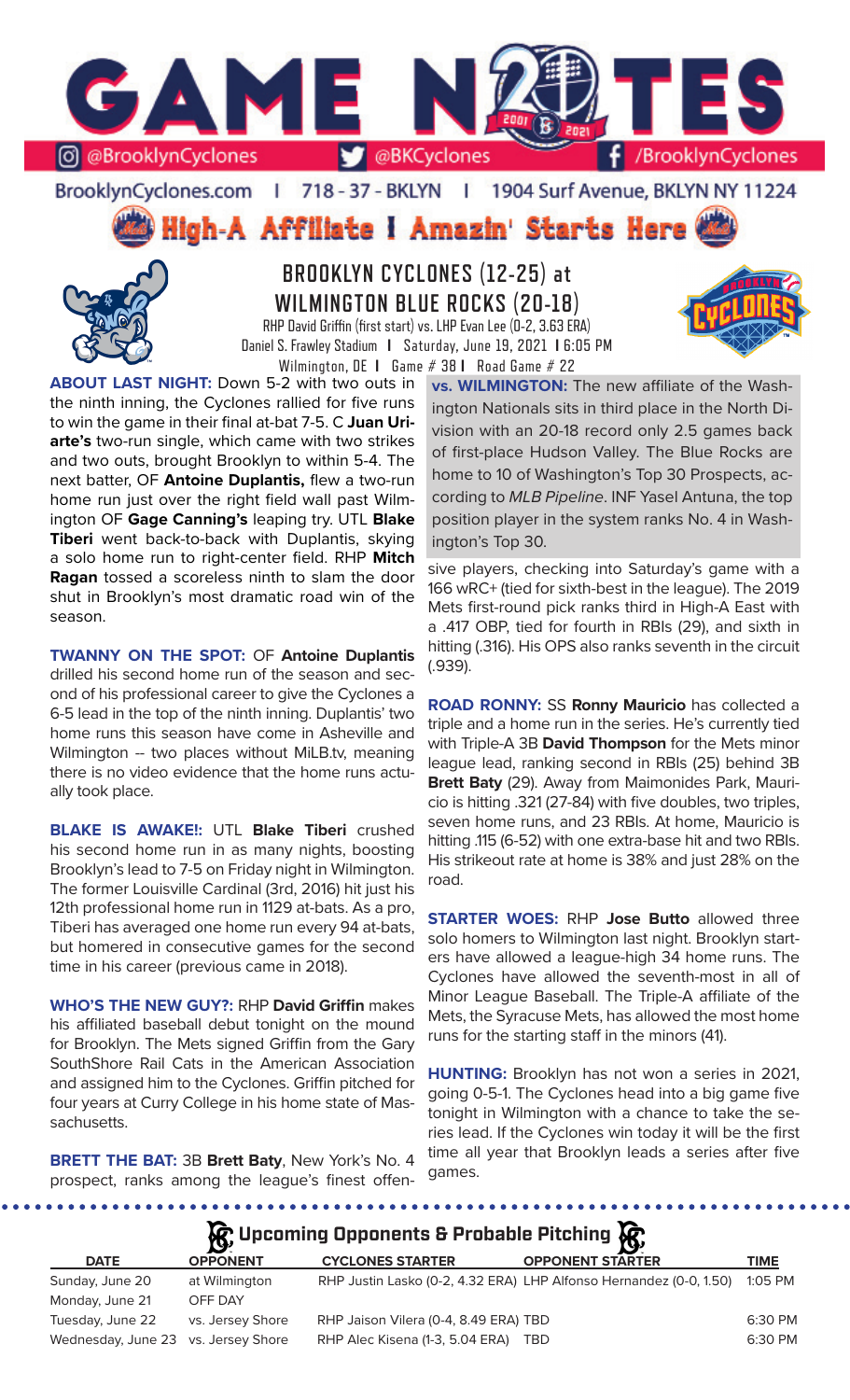### **JUNE 19 AT WILMINGTON STARTING PITCHER PAGE 2**

| # 48                                                          | <b>DAVID GRIFFIN</b> |                               | <b>RHP</b> |  |  |
|---------------------------------------------------------------|----------------------|-------------------------------|------------|--|--|
| Height: 6-0                                                   |                      | Weight: 196                   |            |  |  |
| <b>Bats: Right</b>                                            |                      | <b>Throws: Right</b>          |            |  |  |
| Date of Birth: July 16, 1996                                  |                      | Age: 24                       |            |  |  |
| Hometown: Hanover, MA                                         |                      | <b>College: Curry College</b> |            |  |  |
| How Obtained: Signed as minor league free agent June 18, 2021 |                      |                               |            |  |  |
|                                                               |                      |                               |            |  |  |

**DATE OPP DEC IP H R ER BB K HR AVG** American Association yesterday, playing with the Gary **HOW HE GOT HERE:** David Griffin was signed out of the SouthShore Rail Cats in Gary, Indiana.

**2021 GAME-BY-GAME Brooklyn Cyclones** 

**2021:** Made six start this year for the Rail Cats, posting a 4.31 ERA in 31.1 IP. He struck out 36 and walked 10, allowing 29 hits, 11 earned runs, and two home runs.

**REAL LIFE CAN WAIT:** Griffin worked as an outside sales representative for UniFirst Corporation in the fall after graduating from Curry. UniFirst Corporation is a uniform rental company based in Wilmington, Massachusetts, that manufactures, sells, and rents uniforms and protective clothing.

2020: Pitched for the Rockland Boulders and then was transferred to the Road Warrior Black Sox of the Yinzer Baseball Confederacy.

**2019:** Spent his first pro season with Gary, making 12 appearances with two starts.

**COLLEGE :** Pitched for four collegiate years at Curry College, collecting four-consecutive All-Conference selection. After being All-Conference third team as a freshman, was a three-time first team all-conference pitcher.

| K%                                       | BB%                          | HR/9   |  |  |  |  |  |  |  |  |  |
|------------------------------------------|------------------------------|--------|--|--|--|--|--|--|--|--|--|
|                                          |                              |        |  |  |  |  |  |  |  |  |  |
|                                          |                              |        |  |  |  |  |  |  |  |  |  |
| <b>BABIP</b>                             | GB%                          | FIP    |  |  |  |  |  |  |  |  |  |
|                                          |                              |        |  |  |  |  |  |  |  |  |  |
|                                          |                              |        |  |  |  |  |  |  |  |  |  |
| <b>GRIFFIN'S SEASON AND CAREER HIGHS</b> |                              |        |  |  |  |  |  |  |  |  |  |
|                                          |                              |        |  |  |  |  |  |  |  |  |  |
| 2021 Season                              |                              | Career |  |  |  |  |  |  |  |  |  |
| None                                     | <b>Strikeouts</b>            | None   |  |  |  |  |  |  |  |  |  |
| None                                     | <b>Double Digit K Games</b>  | None   |  |  |  |  |  |  |  |  |  |
| None                                     | <b>High Hits, Game</b>       | None   |  |  |  |  |  |  |  |  |  |
| None                                     | <b>High HR, Game</b>         | None   |  |  |  |  |  |  |  |  |  |
| None                                     | <b>High Runs, Game</b>       | None   |  |  |  |  |  |  |  |  |  |
| None                                     | <b>High Walks, Game</b>      | None)  |  |  |  |  |  |  |  |  |  |
| None                                     | <b>Innings Pitched, Game</b> | None   |  |  |  |  |  |  |  |  |  |
| None                                     | <b>Complete Games</b>        | None   |  |  |  |  |  |  |  |  |  |

| <b>CATCHER ERA</b> |    |    |            |            |  |  |  |  |  |
|--------------------|----|----|------------|------------|--|--|--|--|--|
| <b>NAME</b>        | G  | ER | <b>INN</b> | <b>ERA</b> |  |  |  |  |  |
| Alvarez            | 9  | 42 | 75.1       | 5.02       |  |  |  |  |  |
| Mena               | 5  | 21 | 41         | 4.61       |  |  |  |  |  |
| Senger             | 9  | 44 | 81         | 4.89       |  |  |  |  |  |
| Uriarte            | 12 | 59 | 98         | 5.41       |  |  |  |  |  |

| CYCLONES STARTING PITCHER BREAKDOWN |   |                                                       |    |     |         |  |  |  |  |  |  |
|-------------------------------------|---|-------------------------------------------------------|----|-----|---------|--|--|--|--|--|--|
| <b>STARTER</b>                      |   | <b>GS Quality StartsRun SupportRS/Start BC Record</b> |    |     |         |  |  |  |  |  |  |
| Butto, Jose                         | 8 | Ω                                                     | 38 | 4.8 | $4 - 4$ |  |  |  |  |  |  |
| Kisena, Alec                        | 6 | O                                                     | 30 | 5.0 | $1 - 5$ |  |  |  |  |  |  |
| Lasko, Justin                       | 3 |                                                       | 6  | 2.0 | $1 - 2$ |  |  |  |  |  |  |
| Opp, Cam                            | 4 |                                                       | 10 | 2.5 | $1 - 3$ |  |  |  |  |  |  |
| Parsons, Hunter                     |   | Ω                                                     | 5  | 5.0 | $1 - 0$ |  |  |  |  |  |  |
| Rojas, Oscar                        | 4 | O                                                     | 21 | 5.3 | $1 - 3$ |  |  |  |  |  |  |
| Vilera, Jaison                      |   | O                                                     | 20 | 2.9 | $O - 7$ |  |  |  |  |  |  |
| Walker, Josh                        |   |                                                       | 27 | 68  | $3-1$   |  |  |  |  |  |  |

|                  | <b>BROOKLYN CYCLONES PITCHING BREAKDOWN</b> |            |           |     |               |     |    |             |     |            |                      |           |            |       |           |               |     |     |         |           |            |
|------------------|---------------------------------------------|------------|-----------|-----|---------------|-----|----|-------------|-----|------------|----------------------|-----------|------------|-------|-----------|---------------|-----|-----|---------|-----------|------------|
|                  | W-L                                         | <b>ERA</b> | IP        | н   | R             | ER  | BB | ĸ           | ΗR  | <b>AVG</b> |                      | W-L       | <b>ERA</b> | IP    | н         | R             | ER  | BB  | к       | <b>HR</b> | <b>AVG</b> |
| <b>STARTERS</b>  | $5-17$                                      | 6.24       | 160.0 162 |     | 121           | 111 | 57 | 165         | 34  | .258       | I HOME               | $4-12$    | 4.14       |       | 139.0 118 | 74            | 64  | -61 | 142     | 10        | .230       |
| <b>RELIEVERS</b> | 7-8                                         | 3.93       | 153.1     | 131 | -84           | 67  | 83 | 168         | -9  | .228       | <b>ROAD</b>          | $8-13$    | 5.89       | 174.1 | 175       | 131           | 114 | 79  | 191     | 33        | .254       |
| <b>TOTAL</b>     | $12 - 25$                                   | 4.97       |           |     | 313.1 293 205 |     |    | 173 140 333 | -43 | .244       | I TOTAL              | $12 - 25$ | 4.97       |       |           | 313.1 293 205 | 173 |     | 140 333 | 43        | .244       |
|                  |                                             |            |           |     |               |     |    |             |     |            |                      |           |            |       |           |               |     |     |         |           |            |
|                  |                                             |            |           |     |               |     |    |             |     |            | <b>BULLPEN NOTES</b> |           |            |       |           |               |     |     |         |           |            |

-RHP Allan Winans' .200 BABIP is the lowest on the team, leading the relievers.

-RHP Brian Metoyer's 2.92 FIP is the lowest in the Cyclones bullpen, while his 31.9% strikeout rate ranks the highest.

-RHP Eric Orze has the bullpen's finest K-BB% (20.0%), posting a 25.7% K rate and a 5.7% BB rate.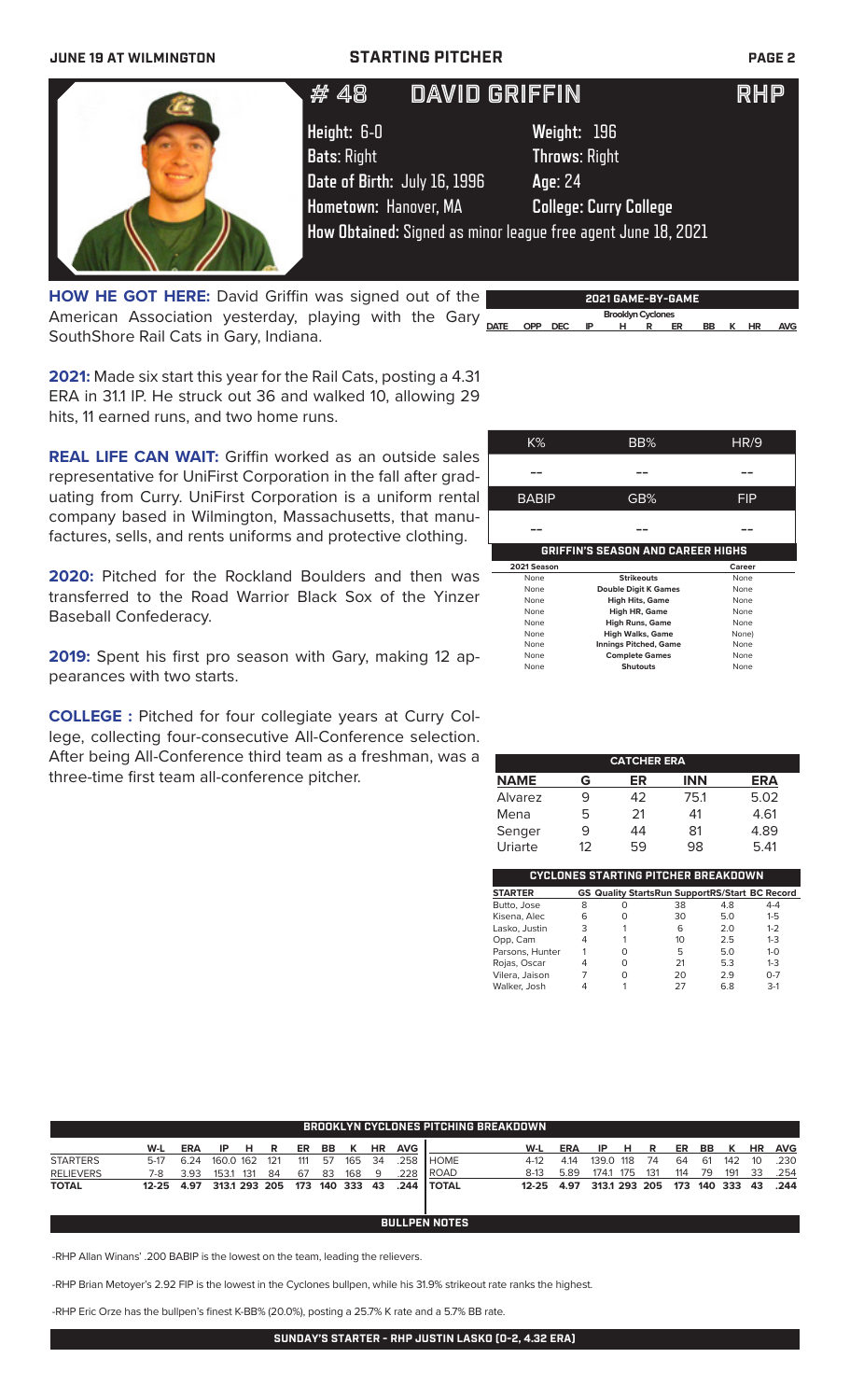| <b>JUNE 19 AT WILMINGTON</b>                                                                      |                                                                                                                                                                                                                            | <b>BATTING PAGES</b>                                                                                                                                                                                                                                                                                                                                                             | <b>PAGE 3</b>                                                                                                                                                                         |
|---------------------------------------------------------------------------------------------------|----------------------------------------------------------------------------------------------------------------------------------------------------------------------------------------------------------------------------|----------------------------------------------------------------------------------------------------------------------------------------------------------------------------------------------------------------------------------------------------------------------------------------------------------------------------------------------------------------------------------|---------------------------------------------------------------------------------------------------------------------------------------------------------------------------------------|
| <b>FRANCISCO ALVAREZ - C</b><br>#19                                                               |                                                                                                                                                                                                                            |                                                                                                                                                                                                                                                                                                                                                                                  | .246, 3 HR, 12 RBI, .343 WOBA, WRC+ 117                                                                                                                                               |
| Last Game: 1-4, R<br><b>RISP: 5-17 (.294)</b><br><b>Streak: 2 G (3-8)</b>                         | <b>Home: 5-28</b><br><b>Road: 11-37</b><br>vs. WIL: 4-15                                                                                                                                                                   | Last HR: 6/12 vs. Hudson Valley<br>Multi-Hit Games: 3 (6/17 at Wilmington)<br>Multi-RBI Games: 2 (6/12 vs. Hudson Valley)                                                                                                                                                                                                                                                        | Season High, Hits: 3 (6/6 at JS)<br>Season High, Runs: 1 (4x, 6/18 at WIL)<br>Season High, RBI: 4 (6/6 at JS)<br>Season High, SB: 1 (6/3 at JS)                                       |
|                                                                                                   |                                                                                                                                                                                                                            | • Enters his fourth year in the Mets organizationCalled up from Low-A St. Lucie on Monday, May 2419 years old, turning 20 on November 19<br>• Ranks as the No. 1 prospect in the Mets system according to both MLB Pipeline and Baseball AmericaRanked as No. 4 catching prospect in baseball and the                                                                            |                                                                                                                                                                                       |
|                                                                                                   | No. 38 prospect in the game according to MLB Pipeline<br>• Non-roster invitee to Mets Spring TrainingSigned with NYM as NDFA on July 2, 2018                                                                               | • Hit .417 (20-48) with five doubles, two home runs, and 12 RBIs in 15 games with St. LucieStruck out seven times and walked 15went 2-for-4 in stolen bases                                                                                                                                                                                                                      |                                                                                                                                                                                       |
| #9<br>ZACH ASHFORD - OF                                                                           |                                                                                                                                                                                                                            |                                                                                                                                                                                                                                                                                                                                                                                  | .216, 1 HR, 5 RBI, .291 wOBA, wRC+ 84                                                                                                                                                 |
| Last Game: DNP<br><b>RISP: 3-12</b><br><b>Streak:</b> 2 G (2-7)                                   | <b>Home: 8-32</b><br><b>Road: 3-19</b><br>vs. HV: 4-15                                                                                                                                                                     | Last HR: 5/23 vs. Hudson Valley<br>Multi-Hit Games: 1 (5/23 vs. Hudson Valley)<br>Multi-RBI Games: 1(5/23 vs. Hudson Valley)                                                                                                                                                                                                                                                     | Season High, Hits: 2 (5/23 vs. HV)<br>Season High, Runs: 2 (6/6 at JS)<br><b>Season High, RBI: 2 (5/23 vs. HV)</b><br><b>Season High, SB:</b> 1 (2x, 6/9 vs. HV G2)                   |
|                                                                                                   | • Drafted by the Mets out of Fresno State in the 6th round of the 2019 MLB Draft                                                                                                                                           | Enters his third year in the Mets organizationCalled up from Low-A St. Lucie on Saturday, May 22 •<br>• Hit .340 (17-50) in 14 games with the St. Lucie Mets in 2021, collecting three doubles and six walks with a stolen base<br>• Spent his first few games as a pro with Brooklyn in 2019, hitting .136 in 16 games before being sent to the GCL Mets (37 G, .295/2/23/.413) |                                                                                                                                                                                       |
| # 22 BRETT BATY - INF                                                                             |                                                                                                                                                                                                                            |                                                                                                                                                                                                                                                                                                                                                                                  | .316, 5 HR, 29 RBI, .428 wOBA, wRC+ 170                                                                                                                                               |
| Last Game: 1-4<br><b>RISP: 17-39 (.436)</b><br><b>Streak:</b> 1 G (1-4)                           | <b>Home: 11-48</b><br><b>Road: 26-68</b><br>vs. WIL: 4-15                                                                                                                                                                  | Last HR: 6/9 vs. Hudson Valley G2<br>Multi-Hit Games: 11 (6/16 at Wilmington)<br>Multi-RBI Games: 8 (6/4 at Jersey Shore)                                                                                                                                                                                                                                                        | Season High, Hits: 4 (5/19 vs. HV)<br><b>Season High, Runs:</b> 2 (5x, 6/9 vs. HV G2)<br>Season High, RBI: 4 (2x, 6/3 at JS)<br><b>Season High, SB:</b> 1 (2x, 5/19 vs. HV)           |
| • Joined the Alternate Training Site in Brooklyn in 2020                                          |                                                                                                                                                                                                                            | • Enters his third year in the Mets organizationRated as the No. 4 prospect in the Mets system and the No. 94 prospect in baseball according to MLB Pipeline<br>• Earned a non-roster invitation to Spring Training in 2021, collecting a double and a single in 10 games and 10 at-bats                                                                                         |                                                                                                                                                                                       |
|                                                                                                   |                                                                                                                                                                                                                            | Spent the majority of his first pro season with Kingsport (R) before a promotion to Brooklyn to finish the 2019 season, winning the league title with the Cyclones<br>• Committed to the University of Texas before being drafted in the first round (12th overall) in 2019                                                                                                      |                                                                                                                                                                                       |
| #11<br><b>CODY BOHANEK - INF</b>                                                                  |                                                                                                                                                                                                                            |                                                                                                                                                                                                                                                                                                                                                                                  | .255, 2 HR, 6 RBI, .425 wOBA, wRC+ 168                                                                                                                                                |
| Last Game: 0-4<br><b>RISP: 1-11 (.091)</b><br>Streak:                                             | <b>Home: 2-19</b><br><b>Road: 10-32</b><br>vs. WIL: 5-16                                                                                                                                                                   | Last HR: 6/9 vs. Hudson Valley G1<br>Multi-Hit Games: 2 (6/15 at Wilmington)<br>Multi-RBI Games: 1 (6/17 at Wilmington)                                                                                                                                                                                                                                                          | Season High, Hits: 3 (5/5 at Asheville)<br>Season High, Runs: 2 (2x, 6/15 at Wil)<br>Seaon High, RBI: 2 (6/17at Wilmington)<br>Season High, SB: 1 (6/15 at Wilmington)                |
|                                                                                                   | exchange for OF Ross Adolph, INF Luis Santana, and C Scott Manea<br>• Broke camp with Brooklyn: 5 G, .313/.500/.500 with a home run a two RBIs<br>• Originally drafted by Houston in the 30th round of the 2017 MLB Draft. | • Enters his third year in the Mets organization and his fifth as a professionalTraded from Houston to the Mets in January of 2019 along with 3B J.D. Davis in<br>• Returns from Triple-A Syracuse 5/12-6/8: 19 G, 185/.338/.278 (10-54) with three doubles, one triple and two RBIs.                                                                                            |                                                                                                                                                                                       |
| #8<br>ANTOINE DUPLANTIS - OF                                                                      |                                                                                                                                                                                                                            |                                                                                                                                                                                                                                                                                                                                                                                  | .240, 2 HR, 7 RBI, .297 wOBA, wRC+ 88                                                                                                                                                 |
| Last Game: 2-5, 2B, HR, 2 RBI, R<br><b>RISP:</b> 5-20 $(.250)$<br><b>Streak:</b> 1 G (2-5)        | <b>Home: 6-49</b><br><b>Road: 23-79</b><br>vs. WIL: 3-18                                                                                                                                                                   | <b>Last HR:</b> 6/18 at Wilmington<br>Multi-Hit Games: 8 (6/18 at Wilmington)<br>Multi-RBI Games: 2 (6/18 at Wilmington)                                                                                                                                                                                                                                                         | Season High, Hits: 4 (5/16 at Greenville)<br>Season High, Runs: 4 (5/16 at Greenville)<br>Season High, RBI: 2 (2x, 6/18 at Wilmington)<br>Season High, SB: 1 (2x, 5/16 at Greenville) |
| finished a season at LSU hitting lower than .316                                                  | • Recorded eight outfield assists in 47 games to lead Brooklyn in 2019                                                                                                                                                     | · Enters his third year in the Mets organization Spent his draft year with Brooklyn and scored the game-winning run against Lowell in the 2019 NYPL Championship<br>• Finished his LSU career with 359 hits, most in school history and second-most in SEC history behind fellow Mets MiLB outfielder Jake Mangum (383 hits)Never                                                |                                                                                                                                                                                       |
|                                                                                                   |                                                                                                                                                                                                                            | • Mets 12th round pick, 2019Also drafted in the 19th round by Cleveland in 2018Brother Armond, holds the world record in the pole vault with a height of 6.18m.                                                                                                                                                                                                                  |                                                                                                                                                                                       |
| # 20 JOE GENORD - INF<br>Last Game: 1-4, SB                                                       | <b>Home: 7-42</b>                                                                                                                                                                                                          | <b>Last HR:</b> 6/1 at Jersey Shore                                                                                                                                                                                                                                                                                                                                              | .205, 6 HR, 12 RBI, .297 wOBA, wRC+ 87<br>Season High, Hits: 3 (2x, 5/19 vs. HV)                                                                                                      |
| <b>RISP: 2-26 (.077)</b><br>Streak:                                                               | <b>Road: 16-71</b><br>vs. WIL: 2-14                                                                                                                                                                                        | Multi-Hit Games: 3 (5/19 vs. Hudson Valley)<br>Multi-RBI Games: 3 (6/1 at Jersey Shore)                                                                                                                                                                                                                                                                                          | Season High, Runs: 3 (2x, 5/19 vs. HV)<br>Season High, RBI: 3 (5/8 at Asheville)<br><b>Season High, SB: 1 (6/18 at Wilmington)</b>                                                    |
| • Mets 9th round pick in 2019 out of South Florida                                                | • Two-time All-AAC honoree who led USF in home runs in each of his three seasons                                                                                                                                           | • Enters his third year in the Mets organizationNamed to the NYPL All-Star team and won a league title with Brooklyn in 2019<br>• Led the Cyclones with nine home runs and 44 RBIsEarned Player of the Week honors with the Cyclones during the week of July 7.                                                                                                                  |                                                                                                                                                                                       |
|                                                                                                   | • Also drafted by the Los Angeles Dodgers in the 19th round of the 2015 draft.                                                                                                                                             |                                                                                                                                                                                                                                                                                                                                                                                  |                                                                                                                                                                                       |
| #2<br><b>RONNY MAURICIO - INF</b><br>Last Game: 0-4, BB, R<br>RISP: 9-35 (.257)<br><b>Streak:</b> | <b>Home: 6-52</b><br><b>Road: 28-84</b><br>vs. WIL: 6-16                                                                                                                                                                   | <b>Last HR:</b> 6/16 at Wilmington<br>Multi-Hit Games: 6 (6/17 at Wilmington)<br>Multi-RBI Games: 7 (6/16 at Wilmington)                                                                                                                                                                                                                                                         | .243, 7 HR, 25 RBI, .322 WOBA, WRC+ 104<br>Season High, Hits: 3 (4x, 6/17 atWilmington)<br>Season High, Runs: 2 (4x,6/3 at JS)<br>Seaon High, RBI: 4 (2x, 5/16 at Greeville)          |
|                                                                                                   |                                                                                                                                                                                                                            | • Enters his fifth year in the Mets organizationRated as the No. 2 prospect in the Mets system and the No. 58 prospect in baseball according to MLB Pipeline<br>• Non-roster invitee to Spring Training for the third consecutive seasonSpent 2020 at the Mets Alternate Site and had one at-bat with the Tigres del Licey in the                                                | <b>Season High, SB: 1 (5/23 vs. HV)</b>                                                                                                                                               |
| Dominican Winter League                                                                           | • Named a South Atlantic League mid-season All-Star with Columbia (A) in 2019                                                                                                                                              | • Won the 2018 GCL Mets Sterling Award, given to the team's most valuable playerSigned with the Mets as a 16-year-old on July 2, 2017.                                                                                                                                                                                                                                           |                                                                                                                                                                                       |
| <b>JOSE MENA - C</b><br># 16                                                                      |                                                                                                                                                                                                                            |                                                                                                                                                                                                                                                                                                                                                                                  | .077, 0 HR, 2 RBI, .150 w0BA, wRC+ -4                                                                                                                                                 |
| Last Game: DNP<br><b>RISP: 0-5</b><br>Streak:                                                     | <b>Home: 0-13</b><br><b>Road: 2-13</b><br>vs. HV: 0-5                                                                                                                                                                      | Last HR:<br><b>Multi-Hit Games:</b><br><b>Multi-RBI Games:</b>                                                                                                                                                                                                                                                                                                                   | Season High, Hits: 1 (2x, 5/14 at Greenville)<br>Season High, Runs: 1 (2x, 5/16 at Greenville)<br>Season High, RBI: 1 (2x, 5/21 vs. HV)<br>Season High, SB:                           |
| • Enters his sixth year in the Mets organization                                                  |                                                                                                                                                                                                                            | • Won a 2019 NYPL Championship with Brooklyn, posting his best offensive season as a professional, posting career highs in batting average, hits, home runs,                                                                                                                                                                                                                     |                                                                                                                                                                                       |
| RBIs, and runs                                                                                    |                                                                                                                                                                                                                            |                                                                                                                                                                                                                                                                                                                                                                                  |                                                                                                                                                                                       |

**# 19 LUKE RITTER - INF**<br> **19 LUKE RITTER - INF .223, 5 HR, 14 RBI, .301 WOBA, WRC+ 90**<br> **19 Last Game:** 1-3, HR, RBI, BB, 2 R<br> **19 RISP:** 3-31(.097) Road: 17-68 Multi-Hit Games: 6 (6/16 at Wilmington) Season High, Runs: **Last Game:** 1-3, HR, RBI, BB, 2 R **Home:** 8-44 **Last HR:** 5/29 vs. Aberdeen **Season High, Hits:** 3 (5/11 at Greenville) **RISP:** 3-31 (.097) **Road:** 17-68 **Multi-Hit Games:** 6 (6/16 at Wilmington) **Season High, Runs:** 2 (5/8 at Asheville) **Streak:** 1 G (1-3) **vs. WIL:** 3-14 **Multi-RBI Games:** 3 (5/16 at Greenville) **Season High, RBI:** 3 (5/16 at Greenville) **Season High, Hits: 3 (5/11 at Greenville)**<br>**Season High, Runs: 2 (5/8 at Asheville)**<br>**Season High, RBI: 3 (5/16 at Greenville)**<br>**Season High, SB:** 1 (5/12 at Greenville)

• Enters his third year in the Mets organization...Won a New York-Penn League title with Brooklyn in 2019

• Led Brooklyn in 2019 in games played (68), runs (39), doubles (15), and walks (33)

• Two-time First Team All-AAC honoree

• Mets 7th-round pick in 2019 from Wichita State...Also drafted by the Minnesota Twins in the 37th round of the 2018 MLB Draft • Played linebacker at Rockhurst High School and set the school record with 184 tackles.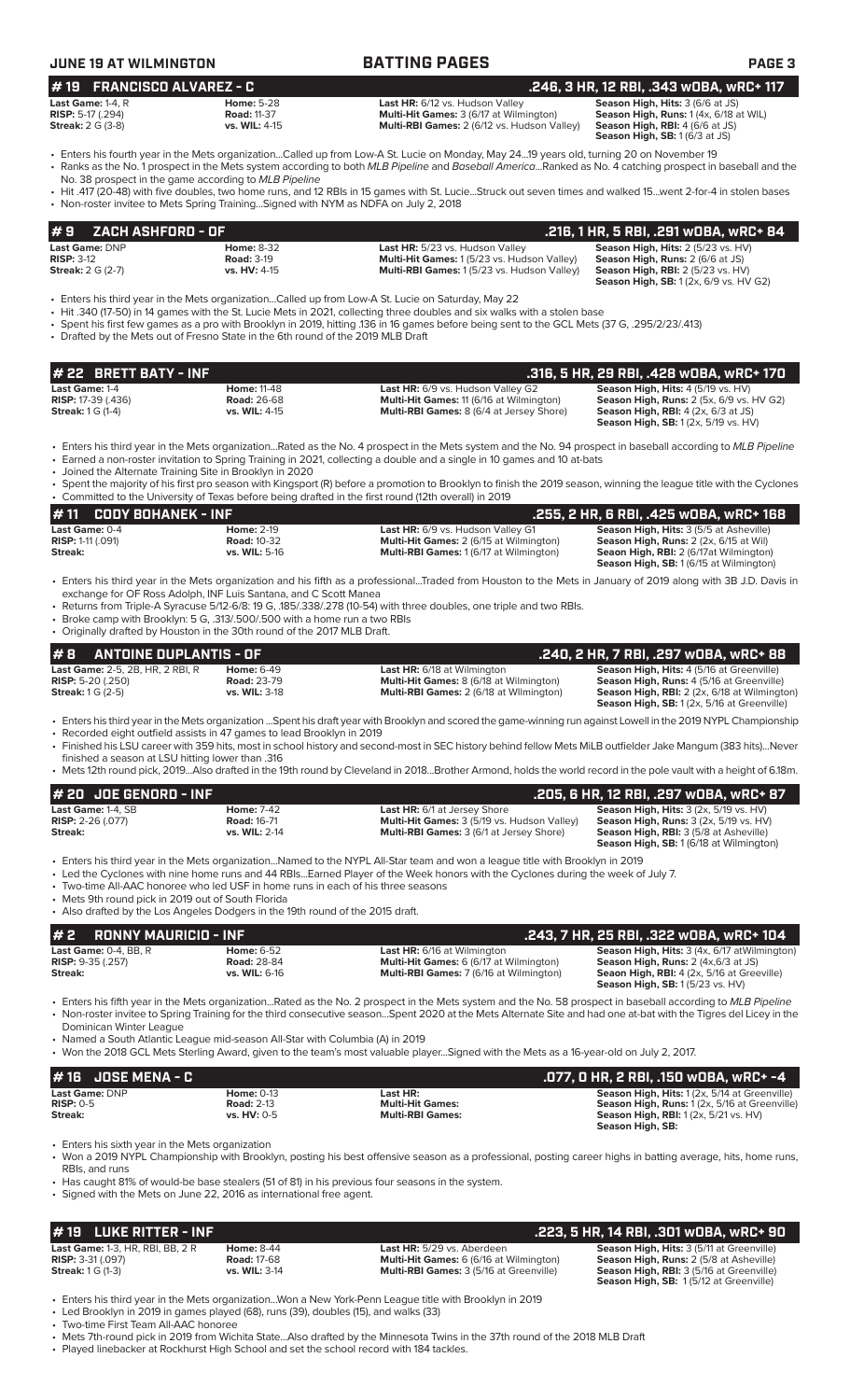# **JUNE 19 AT WILMINGTON BATTING PAGES PAGE 4**

### **# 4 LT STRUBLE - OF .188, 0 HR, 0 RBI, .296 wOBA, wRC+ 87 Last Game:** DNP **Home:** 2-9 **Last HR: Season High, Hits:** 1 (2x, 6/10 vs. HV) **RISP:** 0-3 (.000) **Road:** 1-7 **Multi-Hit Games: Season High, Runs:** 1 (2x 5/21 vs. HV) **Streak:** 1 G (1-4) **vs. WIL:** 1-7 **Multi-RBI Games: Season High, RBI:** 1 (5/19 vs. HV) **Season High, SB:**

• Enters his third year in the Mets organization...Returned 6/8 from Triple-A Syracuse...went 1-2 with a walk in two games...received from Low-A St Lucie on 5/18. • With Brooklyn 5/19-5/23: 1-5...Went 6-21 (.286) with three RBIs and four walks in seven games with the St. Lucie Mets to begin the year • Played in the GCL in 2019, hitting .231 over 18 games during his draft year

| • Selected by the Mets in the 29th round in 2019 out of Felician CollegeHails from Hammonton, NJ |                   |                                                |                                               |  |  |  |  |  |  |  |
|--------------------------------------------------------------------------------------------------|-------------------|------------------------------------------------|-----------------------------------------------|--|--|--|--|--|--|--|
| $\bm{\mu}$ 4 $\bm{\beta}$ BLAKE TIBERI - INF/OF                                                  |                   |                                                | .189. 2 HR. 4 RBI. .253 wOBA. wRC+ 61         |  |  |  |  |  |  |  |
| <b>Last Game:</b> 1-4, HR, RBI, R, BB                                                            | <b>Home: 5-24</b> | <b>Last HR:</b> 6/18 at Wilmington             | <b>Season High, Hits: 2 (3x, 6/17 at WIL)</b> |  |  |  |  |  |  |  |
| <b>RISP:</b> 1-18 $(.111)$                                                                       | <b>Road: 9-55</b> | <b>Multi-Hit Games: 3 (6/17 at Wilmington)</b> | Season High, Runs: 2 (5/22 vs. HV)            |  |  |  |  |  |  |  |
| <b>Streak:</b> 2 G (3-8)                                                                         | vs. WIL: 3-12     | <b>Multi-RBI Games: 1 (6/17 at Wilmington)</b> | <b>Season High, RBI:</b> 2 (6/17 at WIL)      |  |  |  |  |  |  |  |
|                                                                                                  |                   |                                                | Season High SR.                               |  |  |  |  |  |  |  |

 **Season High, SB:**  • Enters his sixth year in the Mets organization...Returns to Brooklyn for the first time since his pro debut year in 2016

• Spent parts of two seasons with Columbia and St. Lucie...Underwent Tommy John surgery on his elbow on May 3, 2017, missing the remainder of the season after just five games

• Has played second base, third base, left field and right field across more than 295 games • Mets 3rd round draft pick in 2016 from Louisville...2016 Third Team All-ACC in final year in college.

| 1# 17   JUAN URIARTE - C        |                   |                                                      | .209. O HR. 1 RBI. .244 WOBA. WRC+ 55       |
|---------------------------------|-------------------|------------------------------------------------------|---------------------------------------------|
| <b>Last Game: 1-4, 2 RBI, R</b> | <b>Home: 5-16</b> | Last HR:                                             | <b>Season High, Hits: 2 (6/9 vs. HV G2)</b> |
| $RISP: 2-8$                     | <b>Road: 4-27</b> | <b>Multi-Hit Games:</b> 1 (6/9 vs. Hudson Valley G2) | <b>Season High, Runs: 2 (5/19 vs. HV)</b>   |
| <b>Streak:</b> 1 G (1-4)        | vs. WIL: 1-4      | <b>Multi-RBI Games: 1 (6/18 at Wilmington)</b>       | Season High, RBI: 2 (6/18 at WIL)           |
|                                 |                   |                                                      | Season High, SB:                            |

• Enters his eighth year in the Mets organization...Spent 2019 with Columbia (A) and the GCL Mets (R)

• Injured in his first at-bat with Brooklyn in 2018 on Opening Day at Staten Island, missing the entire season

• Finished 10th in batting average in the Appalachian League with Kingsport in 2017, hitting .305

• Caught 16 of 44 (36%) would-be base stealers in 2019. • Signed with the Mets as a NDFA on July 4, 2014.

|                            | #10 ANTHONY WALTERS - INF |                                                                                                                                             | . .149, O HR, 5 RBI, .240 wOBA, wRC+ 52                  |
|----------------------------|---------------------------|---------------------------------------------------------------------------------------------------------------------------------------------|----------------------------------------------------------|
| Last Game: DNP             | <b>Home: 6-22</b>         | Last HR:                                                                                                                                    | <b>Season High, Hits:</b> $2$ ( $2x$ , $5/22$ vs. $HV$ ) |
| <b>RISP:</b> $4-14$ (.286) | <b>Road: 1-25</b>         | Multi-Hit Games: 2 (5/22 vs. Hudson Valley)                                                                                                 | <b>Season High, Runs:</b> $1(4x, 6/3$ at JS)             |
| Streak:                    | vs. WIL: 0-4              | <b>Multi-RBI Games:</b> 2 (5/22 vs. Hudson Valley)                                                                                          | <b>Season High, RBI:</b> 2 (2x, 5/22 vs. HV)             |
|                            |                           |                                                                                                                                             | Season High, SB:                                         |
|                            |                           | الملحلة المتحدث المستحد المتاكل العاملة المستحلف المناسب المتحكم والمتحدث والمستحدث المستحدث المستحد والمستحدث المستحدث والمستحدث والمستحدث |                                                          |

cond year and first season in the Mets organization...Selected as one of six by the Mets in the 2020 MLB Draft (3rd round - San Diego St • Drafted with teammate Casey Schmitt (SFG) in the top 100 picks of the MLB Draft, setting a mark for the first time two Aztecs have been drafted top 100 since Taber Lee and current Cyclones pitching coach Royce Ring in 2002

• Hit .271 in just 16 games for the Aztecs in 2020...Transferred to SDSU from Mt. San Antonio College after the 2018 season

• Attended Cal and played one season with the Golden Bears in 2017

|                                                   | <b>Hardest Hit Balls - 2021</b>        |                         |           |                        |      |                          |                           |           |                        |  |  |
|---------------------------------------------------|----------------------------------------|-------------------------|-----------|------------------------|------|--------------------------|---------------------------|-----------|------------------------|--|--|
| Date                                              | Player                                 | <b>Opponent</b>         | Exit Velo | Result                 | Date | Player                   | <b>Opponent</b>           | Exit Velo | Result                 |  |  |
| 6/12                                              | <b>Francisco Alvarez</b>               | vs. Hudson Vallev 112.5 |           | Double                 | 6/15 | Ronny Mauricio           | at Wilmington             | 107.2     | Single                 |  |  |
| 6/11                                              | Brett Baty                             | vs. Hudson Valley 111.2 |           | <b>Ground Out</b>      | 6/9  | Brett Baty               | vs. Hudson ValleyG2 107.3 |           | Double                 |  |  |
| $\begin{bmatrix} 6/1 \\ 6/6 \\ 6/1 \end{bmatrix}$ | Adrian Hernandez                       | at Jersev Shore         | 109.8     | <b>Home Run</b>        | 5/23 | Havden Senger            | vs. Hudson Vallev         | 107       | <b>Home Run</b>        |  |  |
|                                                   | <b>Francisco Alvarez</b>               | at Jersev Shore         | 109.7     | Single                 | 5/29 | Ronny Mauricio           | vs. Aberdeen              | 107       | Line Drive Out         |  |  |
|                                                   | Ronny Mauricio                         | at Jersey Shore         | 109.6     | Triple                 | 6/6  | <b>Francisco Alvarez</b> | at Jersev Shore           | 106.9     | Double                 |  |  |
| 6/15                                              | <b>Francisco Alvarez</b> at Wilmington |                         | 109.2     | Single                 | 6/6  | Joe Genord               | at Jersey Shore           | 106.6     | <b>Ground Ball Out</b> |  |  |
|                                                   | Francisco Alvarez at Jersey Shore      |                         | 109.0     | <b>Home Run</b>        | 6/2  | Ronny Mauricio           | at Jersey Shore           | 106.3     | Single                 |  |  |
| $\frac{6}{15}$                                    | Francisco Alvarez vs. Aberdeen         |                         | 109       | Single                 | 6/1  | Brett Baty               | at Jersey Shore           | 106       | Home Run               |  |  |
| $\begin{array}{c} 6/5 \\ 6/2 \end{array}$         | Francisco Alvarez at Jersey Shore      |                         | 108.7     | <b>Ground Ball Out</b> | 6/9  | Francisco Alvarez        | vs. Hudson VallevG1 105.7 |           | Ground Ball Single     |  |  |
|                                                   | Francisco Alvarez at Jersey Shore      |                         | 108.7     | Single                 | 6/12 | <b>Anthony Walters</b>   | vs. Hudson Valley 105.3   |           | Double                 |  |  |
| 6/16                                              | Ronny Mauricio                         | at Wilmington           | 107.5     | <b>Home Run</b>        | 6/15 | Francisco Alvarez        | at Wilmington             | 105       | <b>Ground Ball Out</b> |  |  |

# **Recent Home Run Chart**

| Date         | Player         | <b>Opponent</b>                   | Exit Velo | Launch Angle | <b>Distance</b> | 6/5  | Ronny Mauricio                               | at Jersev Shore            | 102 mph   | 30.2 | 447 ft. |
|--------------|----------------|-----------------------------------|-----------|--------------|-----------------|------|----------------------------------------------|----------------------------|-----------|------|---------|
| 5/23         | Zach Ashford   | vs. Hudson Valley                 | 99 mph    | 29.9         | 394 ft.         |      | Joe Genord                                   | at Jersey Shore            | 99 mph    | 25   | 384 ft. |
|              | Havden Senger  | vs. Hudson Vallev                 | 107 mph   | 19.8         | 407 ft.         | 6/6  | Brett Baty                                   | at Jersey Shore            | 97.4 mph  | 26.3 | 387 ft. |
| 5/29         | Luke Ritter    | vs. Aberdeen                      | 92 mph    | 35.7         | 363 ft.         | 6/9  | Cody Bohanek                                 | vs. Hudson Valley 103 mph  |           | 27   | 405 ft. |
| $\sqrt{6/1}$ | Brett Baty     | at Jersey Shore                   | $106$ mph | 36.3         | 379 ft.         |      | Gerson Molina                                | vs. Hudson Valley 98.4 mph |           | 29   | 390 ft. |
|              | Joe Genord     | at Jersev Shore                   | 107 mph   | 27.5         | 449 ft.         |      | Brett Baty                                   | vs. Hudson Valley 91 mph   |           | 32   | 342 ft. |
|              |                | Adrian Hernandez at Jersey Shore  | $109$ mph | 21.3         | 388 ft          | 6/12 | Francisco Alvarez vs. Hudson Valley 99.5 mph |                            |           | 29   | 381 ft. |
|              |                | Francisco Alvarez at Jersey Shore | 109 mph   | 20.38        | 416 ft.         | 6/16 | Ronny Mauricio                               | at Wilmington              | 107.5 mph | 22   | 426 ft. |
| 6/3          | Brett Baty     | at Jersey Shore                   | 107 mph   | 25           | 413 ft.         | 6/17 | Blake Tiberi                                 | at Wilmington              |           |      |         |
|              | Brett Baty     | at Jersey Shore                   |           |              |                 | 6/18 | Luke Ritter                                  | at Wilmington              |           |      |         |
|              | Ronny Mauricio | at Jersev Shore                   |           |              |                 |      | Antoine Duplantis                            | at Wilmington              |           |      |         |
| 6/4          |                | Francisco Alvarez at Jersey Shore | 104.7 mph | 29.9         | 407 ft.         |      | Blake Tiberi                                 | at Wilmington              |           |      |         |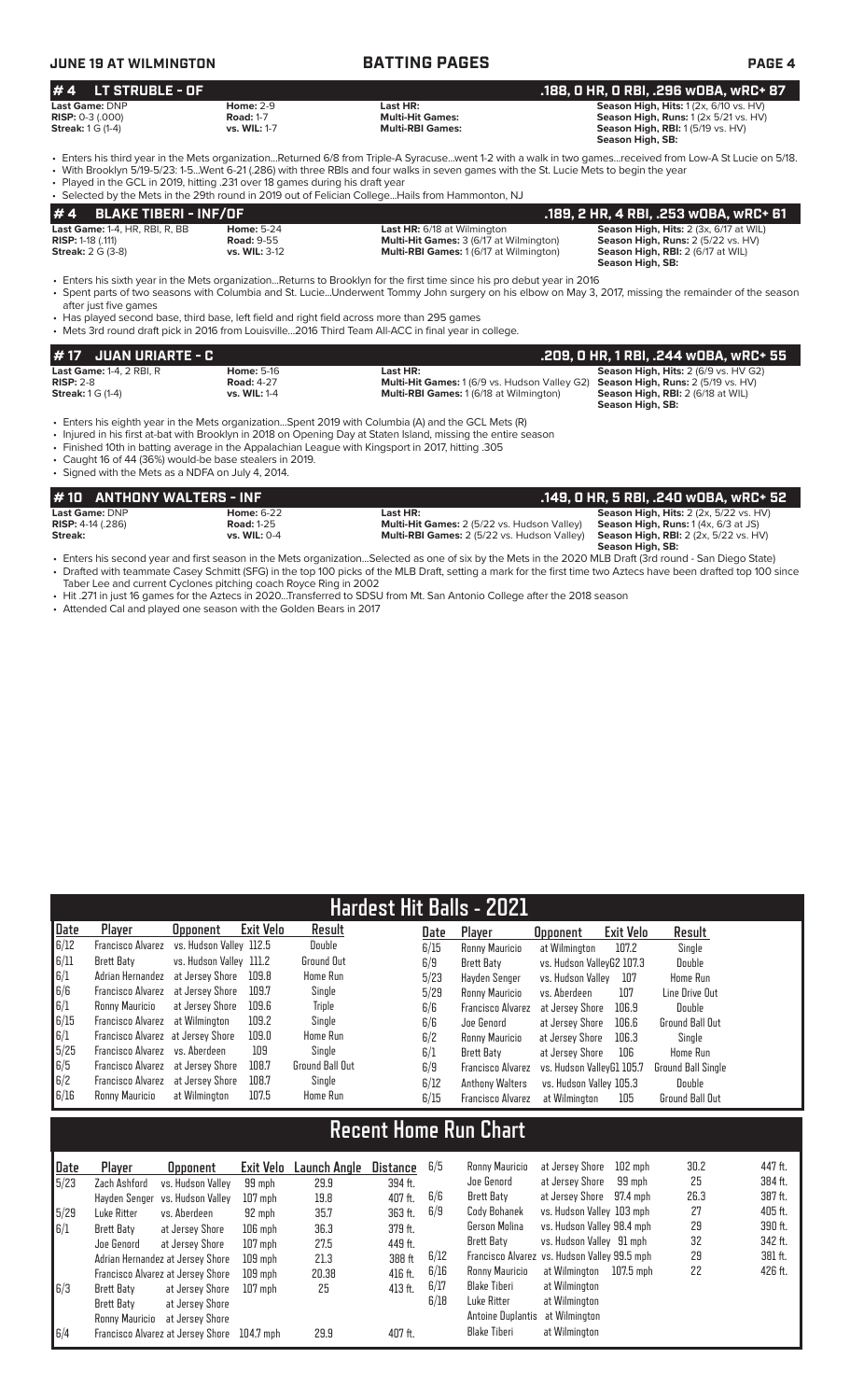| #18                                                 |                        | <b>ANDREW EDWARDS - LHP</b>                                                                                                                                                            | 28.3% K%, 12% BB%, 2.25 ERA, 0 SV      |          |              |                           | <b>LAST FIVE APPEARANCES</b> |                            |                                |                                                    |                                |                              |                                    |
|-----------------------------------------------------|------------------------|----------------------------------------------------------------------------------------------------------------------------------------------------------------------------------------|----------------------------------------|----------|--------------|---------------------------|------------------------------|----------------------------|--------------------------------|----------------------------------------------------|--------------------------------|------------------------------|------------------------------------|
| Last App: 6/15 at WIL                               |                        | Last Loss: 5/18 vs. HV                                                                                                                                                                 | <b>SV/OP (Last):</b> 1/1 (6/15 at WIL) | Holds:   |              |                           |                              | <b>ANDREW EDWARDS</b>      |                                |                                                    |                                |                              |                                    |
| Leadoff: 1-13                                       |                        | <b>Inherited Runners/Stranded: 4/4</b>                                                                                                                                                 |                                        |          | DATE         | OPP                       | <b>DEC</b>                   | IP                         | Н                              | R<br>ER                                            | BB                             | Κ                            | <b>HR</b>                          |
|                                                     |                        | . Enters his third year in the Mets organizationStruck out the final batter in Game 3 of the 2019                                                                                      |                                        |          | 6/2          | 5/27 vs. ABD G1<br>$@$ JS |                              | 1.0<br>2.0                 | $\mathbf{1}$<br>$\overline{1}$ | $\circ$<br>0<br>$\circ$<br>$\circ$                 | $\mathbf{1}$<br>$\overline{2}$ | $\mathbf{1}$<br>$\mathbf{1}$ | $\circ$<br>$\circ$                 |
|                                                     |                        | NYPL Championship Series to win Brooklyn's first outright minor league baseball title in team his-                                                                                     |                                        |          | 6/6          | @ JS                      |                              | 1.1                        | $\overline{2}$                 | $\overline{2}$<br>2                                | $\circ$                        | $\mathbf{1}$                 | $\mathbf{1}$                       |
| tory                                                |                        | • Spent the entire 2019 season with the Cyclones, collecting three saves                                                                                                               |                                        |          | 6/12         | HV                        |                              | 2.0                        | $\circ$                        | $\circ$<br>$\circ$                                 | $\mathbf{1}$                   | $\overline{4}$               | $\circ$                            |
|                                                     |                        | • Went to New Mexico State for two seasons after pitching a pair of campaigns for Central Arizona.                                                                                     |                                        |          | 6/15         | @ WIL                     | <b>SV</b>                    | 1.0                        | 0                              | $\circ$<br>$\circ$                                 | $\overline{1}$                 | $\overline{2}$               | $\mathbf 0$                        |
|                                                     |                        |                                                                                                                                                                                        |                                        |          |              |                           |                              |                            | JOSH HEJKA                     |                                                    |                                |                              |                                    |
| #46                                                 |                        | <b>JOSH HEJKA - RHP</b>                                                                                                                                                                | 11 K%, 6 BB%, 5.68 ERA, 0 SV           |          | DATE<br>6/3  | OPP<br>@NH*               | <b>DEC</b>                   | IP<br>3.0                  | н<br>$\mathbf{1}$              | R<br>ER<br>$\circ$<br>0                            | BB<br>$\circ$                  | К<br>$\mathbf{1}$            | <b>HR</b><br>0                     |
| Last App: 5/27vs.ABDG2Last Loss:<br>Leadoff: 2-7    |                        | <b>Inherited Runners/Stranded: 4/1</b>                                                                                                                                                 | SV/OP (Last):                          | Holds:   | 6/6          | $@NH*$                    |                              | 0.0                        | $\mathbf{1}$                   | 3<br>3                                             | $\mathbf{1}$                   | $\circ$                      | $\circ$                            |
|                                                     |                        | • Returns to Brooklyn after spending time with Binghamton (6/3-6/9) and Syracuse (6/10-6/18).                                                                                          |                                        |          | 6/8          | BOW <sup>*</sup>          |                              | 0.1                        | $\mathbf{1}$                   | 0<br>$\circ$                                       | $\circ$                        | $\circ$                      | $\mathbf 0$                        |
|                                                     |                        | . Enters his third year in the Mets organizationWon a 2019 NYPL title with Brooklyn, splitting time                                                                                    |                                        |          | 6/12<br>6/15 | WOR**<br>$@SWB**$         |                              | 2.0<br>0.1                 | 3<br>2                         | 3<br>3<br>$\circ$<br>$\mathbf 0$                   | $\mathbf{1}$<br>$\circ$        | $\mathbf{1}$<br>$\circ$      | $\mathbf{1}$<br>$\circ$            |
|                                                     |                        | with the Cyclones and Kingsport Mets                                                                                                                                                   |                                        |          |              | *Double-A Binghamton      |                              |                            |                                |                                                    |                                |                              |                                    |
|                                                     |                        | · Signed as a minor league free agent in mid-summer after pitching in six games with the Westside                                                                                      |                                        |          |              | **Triple-A Syracuse       |                              | <b>BRIAN METOYER</b>       |                                |                                                    |                                |                              |                                    |
|                                                     |                        | Wolly Mammoths in the United Shore Baseball League                                                                                                                                     |                                        |          |              | DATE OPP                  | DEC.                         | IP                         | н                              | R<br>ER                                            | BB                             | К                            | <b>HR</b>                          |
|                                                     |                        | . Pitched all four years at Johns Hopkins, switching to submarine later in his career.                                                                                                 |                                        |          | 5/23         | vs. HV                    |                              | 2.0                        | $\circ$                        | 0<br>$\mathbf 0$                                   | $\mathbf{1}$                   | $\mathbf{1}$                 | $\circ$                            |
| #5                                                  |                        | <b>BRIAN METOYER - RHP</b>                                                                                                                                                             | 33.3 K%, 13 BB%, 3.86 ERA, 0 SV        |          |              | 5/29 vs. ABD              |                              | 1.1                        | 1                              | $\overline{1}$<br>$\mathbf{1}$                     | 2                              | $\overline{2}$               | $\circ$                            |
| Last App: 6/15 at WIL                               |                        | <b>Last Loss:</b> 5/15 at GVL                                                                                                                                                          | <b>SV/OP (Last):</b> 1/1 (6/3 at JS)   | Holds:   | 6/3          | $@$ JS<br>6/9 vs. HV G1   | <b>SV</b>                    | 2.0<br>1.1                 | 3<br>0                         | $\mathbf{1}$<br>$\mathbf{1}$<br>$\circ$<br>$\circ$ | $\circ$<br>$\overline{2}$      | 5<br>3                       | $\circ$<br>$\circ$                 |
|                                                     |                        | Leadoff: 4-11, 2 BB, HBP Inherited Runners/Stranded: 4/3                                                                                                                               |                                        |          | 6/15         | @ WIL                     | W                            | 2.0                        | 0                              | $\circ$<br>$\mathbf 0$                             | 1                              | 3                            | $\circ$                            |
|                                                     |                        | · Enters his fourth year in the Mets orgWon a New York Penn League title with Brooklyn in 2019                                                                                         |                                        |          |              |                           |                              | <b>BRYCE MONTES DE OCA</b> |                                |                                                    |                                |                              |                                    |
|                                                     |                        | • Struck out 40 batters over 28.2 innings with BrooklynSpent his first professional season with                                                                                        |                                        |          | DATE         | OPP                       | DEC                          | IP                         | н                              | R<br>ER                                            | BB                             | К                            | <b>HR</b>                          |
| <b>GCL Mets and Kingsport Mets</b>                  |                        |                                                                                                                                                                                        |                                        |          | 5/29<br>6/3  | vs. ABD<br>@ JS           | W                            | 1.0<br>1.2                 | 0<br>$\mathbf{1}$              | $\circ$<br>0<br>$\circ$<br>$\circ$                 | $\mathbf{1}$<br>$\mathbf{1}$   | $\mathbf{1}$<br>4            | 0<br>$\circ$                       |
|                                                     |                        | • Joins Ronnie Robbins (30th, 1981 - Toronto) as the only two LSU-Alexandria Generals to be                                                                                            |                                        |          | 6/9          | vs. HV G2 SV              |                              | 2.0                        | $\circ$                        | $\circ$<br>$\circ$                                 | $\overline{2}$                 | $\overline{2}$               | $\circ$                            |
|                                                     |                        | drafted by a MLB team in school history<br>• Native of Natchitoches (NACK-ah-tish), the oldest city in Louisiana (est. 1714).                                                          |                                        |          | 6/12         | vs. HV                    | L                            | 1.2                        | 2                              | 2<br>$\mathbf{1}$                                  | $\circ$                        | $\overline{4}$               | $\circ$                            |
|                                                     |                        |                                                                                                                                                                                        |                                        |          | 6/17         | @ WIL                     |                              | 2.0                        | 2                              | 2<br>$\overline{2}$                                | 3                              | $\circ$                      | $\circ$                            |
| #43                                                 |                        | <b>BRYCE MONTES DE OCA - RHP</b>                                                                                                                                                       | 29 K%, 19 BB%, 2.65 ERA, 0 SV          |          |              |                           |                              | <b>COLBY MORRIS</b>        |                                |                                                    |                                |                              |                                    |
| Last App: 6/17 at WIL<br><b>Leadoff: 3-10, 3 BB</b> |                        | <b>Last Loss:</b><br><b>Inherited Runners/Stranded: 2/2</b>                                                                                                                            | SV/OP (Last):                          | Holds: 1 | DATE<br>5/20 | OPP<br>vs. HV             | <b>DEC</b>                   | IP<br>1.0                  | н<br>4                         | R<br>ER<br>3<br>3                                  | BB<br>1                        | К<br>$\mathbf{1}$            | <b>HR</b><br>0                     |
|                                                     |                        |                                                                                                                                                                                        |                                        |          | 6/1          | @ JS                      |                              | 1.2                        | $\mathbf{1}$                   | $\mathbf{1}$<br>1                                  | $\mathbf{1}$                   | 4                            | $\mathbf{1}$                       |
|                                                     |                        | • Enters his fourth year in the Mets orgHas not pitched as a professional due to injuries<br>• Underwent Tommy John surgery as a high school junior and missed 2016 after having ulnar |                                        |          | 6/6          | $@$ JS                    |                              | 1.2                        | $\mathbf{1}$                   | $\overline{2}$<br>2                                | 3                              | $\mathbf{1}$                 | $\mathbf 0$                        |
| nerve transposition                                 |                        |                                                                                                                                                                                        |                                        |          | 6/12         | vs. HV                    |                              | 2.1                        | 3                              | $\mathbf{1}$<br>$\mathbf{1}$                       | $\circ$                        | $\mathbf{1}$                 | $\circ$                            |
|                                                     |                        | • Previously drafted by Washington in the 15th round of the 2017 MLB Draft and by the Chicago                                                                                          |                                        |          | 6/16         | @ WIL                     |                              | 2.0                        | 2                              | $\circ$<br>$\circ$                                 | $\mathbf{1}$                   | $\circ$                      | $\mathbf 0$                        |
|                                                     |                        | White Sox in the 14th round of the 2015 MLB Draft.                                                                                                                                     |                                        |          |              |                           |                              |                            | <b>ERIC ORZE</b>               |                                                    |                                |                              |                                    |
| #38                                                 |                        | <b>COLBY MORRIS - RHP</b>                                                                                                                                                              | 16 K%, 16 BB%, 5.91 ERA, 0 SV          |          |              | DATE OPP                  | DEC.                         | IP                         | Н                              | R<br>ER                                            | BB                             | К                            | <b>HR</b>                          |
| Last App: 6/16 at WIL                               |                        | <b>Last Loss:</b>                                                                                                                                                                      | SV/OP (Last):                          | Holds:   |              | 5/27 vs. ABD G1           |                              | 1.2                        | 2                              | $\mathbf{1}$<br>$\mathbf{1}$                       | $\Omega$                       | $\Omega$                     | $\circ$                            |
| <b>Leadoff: 3-7, 2 BB</b>                           |                        | <b>Inherited Runners/Stranded: 2/0</b>                                                                                                                                                 |                                        |          | 6/3<br>6/9   | $@$ JS<br>vs HV G2 W      |                              | 2.1<br>2.0                 | $\mathbf{1}$<br>0              | $\circ$<br>$\circ$<br>$\circ$<br>0                 | $\mathbf{1}$<br>$\circ$        | $\mathbf{1}$<br>3            | $\circ$<br>$\mathbf 0$             |
|                                                     |                        | • Enters his first season in the Mets organizationcalled up from Low-A St. Lucie on May 20                                                                                             |                                        |          | 6/12         | vs. HV                    | <b>BS</b>                    | 2.0                        | $\overline{2}$                 | $\mathbf{1}$<br>1                                  | $\circ$                        | 3                            | $\mathbf 0$                        |
|                                                     |                        | • Made four scoreless appearances in relief for the St. Lucie Mets to being 2021                                                                                                       |                                        |          | 6/16         | @ WIL                     | BS, L                        | 1.0                        | 4                              | 3<br>3                                             | $\overline{1}$                 | $\mathbf{1}$                 | $\mathbf 0$                        |
|                                                     |                        | • Minor League free agent signingpitched at Middlebury in Vermont                                                                                                                      |                                        |          |              |                           |                              | <b>MICHEL OTANEZ</b>       |                                |                                                    |                                |                              |                                    |
| #7                                                  | <b>ERIC ORZE - RHP</b> |                                                                                                                                                                                        | 25.7 K%, 5.7 BB%, 5.06 ERA, 1 SV       |          | DATE<br>6/2  | OPP<br>@ JS               | <b>DEC</b>                   | IP<br>1.0                  | н<br>$\circ$                   | R<br>ER<br>$\circ$<br>$\circ$                      | BB<br>$\Omega$                 | К<br>$\circ$                 | <b>HR</b><br>0                     |
| Last App: 6/16 at WIL                               |                        | Last Loss: 5/16 at GVL                                                                                                                                                                 | <b>SV/OP (Last):</b> 1/3 (5/21 vs. HV) | Holds:   | 6/6          | $@$ JS                    |                              | 1.0                        | $\mathbf{1}$                   | $\mathbf{1}$<br>$\mathbf{1}$                       | 4                              | $\circ$                      | $\circ$                            |
| <b>Leadoff: 4-13, BB</b>                            |                        | <b>Inherited Runners/Stranded: 10/3</b>                                                                                                                                                |                                        |          | 6/10         | vs. HV                    |                              | 1.0                        | 0                              | 0<br>0                                             | $\mathbf{1}$                   | $\circ$                      | 0                                  |
|                                                     |                        | • Enters his second year and first full season in the Mets organization                                                                                                                |                                        |          | 6/12         | vs. HV                    |                              | 0.1                        | $\overline{1}$                 | 0<br>0                                             | 0                              | 0                            | 0                                  |
|                                                     |                        | • One of six draft picks by the Mets in the 2020 MLB Draftfinal selection for the club                                                                                                 |                                        |          | 6/17         | @ WIL                     |                              | 2.2                        | 0                              | 0<br>0                                             | 1                              | 0                            | 0                                  |
|                                                     |                        | · Two-time cancer survivor, beating testicular cancer and stage-zero melanoma                                                                                                          |                                        |          |              |                           |                              | <b>HUNTER PARSONS</b>      |                                |                                                    |                                |                              |                                    |
|                                                     |                        | • Struck out 29 batters over 19.2 innings with Univ. New Orleans in '20 as Saturday starter.                                                                                           |                                        |          | DATE<br>5/22 | OPP<br>vs. HV             | DEC.                         | IP<br>0.1                  | Н<br>$\mathbf{1}$              | $\mathsf{R}$<br>ER<br>$\mathsf O$<br>0             | BB<br>$\overline{2}$           | Κ<br>$\mathbf{1}$            | HR<br>0                            |
| # 26                                                |                        | <b>MICHEL OTANEZ - RHP</b>                                                                                                                                                             | 22 K%, 20 BB%, 7.82 ERA, 0 SV          |          |              | 5/25 vs. ABD              |                              | 2.0                        | $\mathbf{1}$                   | 0<br>$\circ$                                       | $\mathbf{1}$                   | 3                            | 0                                  |
| Last App: 6/17 at WIL                               |                        | <b>Last Loss:</b>                                                                                                                                                                      | <b>SV/OP (Last): 0/1 (BS at GVL)</b>   |          | 6/5          | @ JS                      |                              | 3.0                        | $\overline{2}$                 | $\mathbf 2$<br>2                                   | $\overline{2}$                 | 5                            | $\mathbf{1}$                       |
| Leadoff: 3-12                                       |                        | Inherited Runners/Stranded: 8/3                                                                                                                                                        |                                        | Holds: 1 |              | 6/9 vs. HV G2             |                              | 3.0                        | $\overline{2}$                 | 3<br>3                                             | $\mathbf{1}$                   | 3                            | $\mathbf{1}$                       |
|                                                     |                        | • Enters his sixth year in the Mets orgNo. 26 prospect in the system according to MLB Pipeline                                                                                         |                                        |          | 6/13         | vs. HV                    |                              | 1.0                        | 2                              | $\overline{2}$<br>$\mathbf{1}$                     | $\overline{2}$                 | $\circ$                      | 0                                  |
|                                                     |                        | • Returns to Brooklyn for the second assignment in a row                                                                                                                               |                                        |          |              |                           |                              | <b>MITCH RAGAN</b>         |                                |                                                    |                                |                              |                                    |
|                                                     |                        | • Pitched with the Cyclones and won an NYPL title in 2019 and also spent time with Kingsport                                                                                           |                                        |          | DATE<br>5/16 | OPP<br>@GVL               | <b>DEC</b><br>Н              | IP<br>2.0                  | Н<br>1                         | R<br>ER<br>0<br>0                                  | <b>BB</b><br>$\mathbf{1}$      | Κ<br>1                       | HR<br>0                            |
|                                                     |                        | • Missed 2017 due to injuryStruck out 21 batters in 21.1 innings with the DSL Mets1 in 2016.                                                                                           |                                        |          | 6/5          | @ JS                      | BS, L                        | 0.1                        | 3                              | 3<br>$\overline{2}$                                | 0                              | 1                            | $\mathsf O$                        |
| #44                                                 |                        | <b>HUNTER PARSONS - RHP</b>                                                                                                                                                            | 24 K%, 15 BB%, 4.50 ERA, 0 SV          |          | 6/12         | vs. HV                    |                              | 1.0                        | $\circ$                        | $\circ$<br>$\circ$                                 | $\mathbf{1}$                   | 1                            | $\circ$                            |
| Last App: 6/13 vs. HV                               |                        | <b>Last Loss:</b>                                                                                                                                                                      | SV/OP (Last):                          | Holds:   | 6/13         | vs. HV                    |                              | 0.2<br>2.0                 | $\mathbf{1}$<br>0              | $\mathbf{1}$<br>1<br>$\mathbf 0$<br>$\circ$        | 1<br>$\overline{2}$            | 0<br>$\overline{2}$          | $\mathsf{O}\xspace$<br>$\mathsf O$ |
| <b>Leadoff: 1-9, 2 BB</b>                           |                        | <b>Inherited Runners/Stranded: 4/2</b>                                                                                                                                                 |                                        |          | 6/18         | @ WIL                     | W                            |                            |                                |                                                    |                                |                              |                                    |
|                                                     |                        | • Enters his third year in the Mets orgCalled up from Low-A St. Lucie on May 20                                                                                                        |                                        |          |              |                           |                              | <b>ALLAN WINANS</b>        |                                |                                                    |                                | К                            |                                    |
|                                                     |                        | • Made four relief appearances with the Mets (A-), striking out 18 in 10 innings (45% K rate).                                                                                         |                                        |          | DATE<br>6/1  | OPP<br>@ JS               | <b>DEC</b>                   | IP<br>2.0                  | Н<br>$\overline{2}$            | $\mathbb{R}$<br><u>ER</u><br>1<br>1                | $\overline{BB}$<br>1           | $\mathbf{1}$                 | HR<br>0                            |
|                                                     |                        | • Pitched with the Cyclones and won an NYPL title in 2019                                                                                                                              |                                        |          | 6/3          | @ JS                      |                              | 1.1                        | $\mathbf{1}$                   | 1<br>0                                             | 2                              | $\mathbf{1}$                 | $\circ$                            |
|                                                     |                        |                                                                                                                                                                                        |                                        |          | 6/10         | vs. HV                    |                              | 2.0                        | 0                              | $\circ$<br>$\mathsf O$                             | $\mathbf{1}$                   | 1                            | $\mathsf O$                        |
| #48                                                 |                        | <b>MITCH RAGAN - RHP</b>                                                                                                                                                               | 25.9 K%, 13.8 BB%, 2.13 ERA, 1 SV      |          | 6/13<br>6/18 | vs. HV<br>@ WIL           | L                            | 2.1<br>2.2                 | $\overline{2}$<br>2            | $\overline{2}$<br>2<br>$\mathsf O$<br>$\circ$      | 1<br>$\circ$                   | 0<br>2                       | $\mathsf O$<br>$\mathsf O$         |
| Last App: 6/18 at WIL                               |                        | Last Loss: 6/5 at Jersey Shore                                                                                                                                                         | <b>SV/OP (Last):</b> 1/2 (5/12 at GVL) | Holds: 1 |              |                           |                              |                            |                                |                                                    |                                |                              |                                    |
|                                                     |                        | Leadoff: 4-9, 3 BB, HR Inherited Runners/Stranded: 1/0                                                                                                                                 |                                        |          |              |                           |                              |                            |                                |                                                    |                                |                              |                                    |
|                                                     |                        | • Enters his third year in the Mets organizationWon a title with Brooklyn in 2019,                                                                                                     |                                        |          |              |                           |                              |                            |                                |                                                    |                                |                              |                                    |
|                                                     |                        | earning the win in the championship-clinching game against Lowell                                                                                                                      |                                        |          |              |                           |                              |                            |                                |                                                    |                                |                              |                                    |
|                                                     |                        | • Named a New York-Penn League All-Star with the Cyclones                                                                                                                              |                                        |          |              |                           |                              |                            |                                |                                                    |                                |                              |                                    |
|                                                     |                        | • Named the 2019 Big East Pitcher of the Year with Creighton                                                                                                                           |                                        |          |              |                           |                              |                            |                                |                                                    |                                |                              |                                    |
|                                                     |                        | . Pitched at Creighton for two seasonsspent 2017 with lowa West & 2016 with Wayne State.                                                                                               |                                        |          |              |                           |                              |                            |                                |                                                    |                                |                              |                                    |

# **LAST FIVE APPEARANCES ANDREW EDWARDS**

| <b>DATE</b>       | OPP                  | <b>DEC</b> | IP  | н | R        | ER       | <b>BB</b>      | Κ | <b>HR</b> |  |  |
|-------------------|----------------------|------------|-----|---|----------|----------|----------------|---|-----------|--|--|
|                   | 5/27 vs. ABD G1      |            | 1.0 | 1 | 0        | $\Omega$ | 1              | 1 | 0         |  |  |
| 6/2               | $@$ JS               |            | 2.0 | 1 | 0        | O        | $\overline{2}$ | 1 | 0         |  |  |
| 6/6               | $@$ JS               |            | 1.1 | 2 | 2        | 2        | O              | 1 | 1         |  |  |
| 6/12              | HV                   |            | 2.0 | 0 | 0        | O        | 1              | 4 | 0         |  |  |
| 6/15              | @ WIL                | SV         | 1.0 | 0 | 0        | O        | 1              | 2 | 0         |  |  |
| <b>JOSH HEJKA</b> |                      |            |     |   |          |          |                |   |           |  |  |
| <b>DATE</b>       | OPP                  | <b>DEC</b> | IP  | н | R        | ER       | <b>BB</b>      | Κ | <b>HR</b> |  |  |
| 6/3               | $@NH*$               |            | 3.0 | 1 | $\Omega$ | $\Omega$ | O              | 1 | 0         |  |  |
| 6/6               | $@NH*$               |            | 0.0 | 1 | 3        | 3        | 1              | 0 | 0         |  |  |
| 6/8               | BOW <sup>*</sup>     |            | 0.1 | 1 | 0        | O        | O              | 0 | 0         |  |  |
| 6/12              | WOR**                |            | 2.0 | 3 | 3        | 3        | 1              | 1 | 1         |  |  |
| 6/15              | $@SWB**$             |            | 0.1 | 2 | $\Omega$ | $\Omega$ | O              | 0 | 0         |  |  |
|                   | *Double-A Binghamton |            |     |   |          |          |                |   |           |  |  |
|                   | **Triple-A Syracuse  |            |     |   |          |          |                |   |           |  |  |
|                   | <b>BRIAN METOYER</b> |            |     |   |          |          |                |   |           |  |  |

| DATE        | OPP       | DEC        | IP                         | н | R              | ER             | <b>BB</b>      | Κ | ΗR       |
|-------------|-----------|------------|----------------------------|---|----------------|----------------|----------------|---|----------|
| 5/23        | vs. HV    |            | 2.0                        | 0 | 0              | 0              | 1              | 1 | 0        |
| 5/29        | vs. ABD   |            | 1.1                        | 1 | 1              | 1              | $\overline{2}$ | 2 | 0        |
| 6/3         | @ JS      | SV         | 2.0                        | 3 | 1              | 1              | 0              | 5 | 0        |
| 6/9         | vs. HV G1 |            | 1.1                        | 0 | 0              | 0              | $\overline{2}$ | 3 | 0        |
| 6/15        | @ WIL     | W          | 2.0                        | 0 | 0              | 0              | 1              | 3 | 0        |
|             |           |            | <b>BRYCE MONTES DE OCA</b> |   |                |                |                |   |          |
| <b>DATE</b> | OPP       | DEC        | IP                         | н | R              | ER             | BB             | Κ | HR       |
| 5/29        | vs. ABD   |            | 1.0                        | 0 | 0              | O              | 1              | 1 | $\Omega$ |
| 6/3         | @ JS      | W          | 1.2                        | 1 | 0              | $\Omega$       | 1              | 4 | 0        |
| 6/9         | vs. HV G2 | SV         | 2.0                        | 0 | 0              | $\Omega$       | 2              | 2 | 0        |
| 6/12        | vs. HV    | L          | 1.2                        | 2 | 2              | 1              | O              | 4 | 0        |
| 6/17        | @ WIL     |            | 2.0                        | 2 | $\overline{2}$ | $\overline{2}$ | 3              | 0 | 0        |
|             |           |            | <b>COLBY MORRIS</b>        |   |                |                |                |   |          |
| <b>DATE</b> | OPP       | <b>DEC</b> | IP                         | н | R              | ER             | <b>BB</b>      | Κ | ΗR       |
| 5/20        | vs. HV    |            | 1.0                        | 4 | 3              | 3              | 1              | 1 | 0        |
| 6/1         | @ JS      |            | 1.2                        | 1 | 1              | 1              | 1              | 4 | 1        |
| 6/6         | @ JS      |            | 1.2                        | 1 | 2              | $\overline{2}$ | 3              | 1 | 0        |
| 6/12        | vs. HV    |            | 2.1                        | 3 | 1              | 1              | 0              |   | 0        |
|             |           |            |                            |   |                |                |                |   |          |

| # 38      COLBY MORRIS  - RHP |            |  | . 16 K%, 16 BB%, 5.91 ERA, 0 SV |        |  |  |  |
|-------------------------------|------------|--|---------------------------------|--------|--|--|--|
| <b>Last App:</b> 6/16 at WIL  | Last Loss: |  | SV/OP (Last):                   | Holds: |  |  |  |
| .                             |            |  |                                 |        |  |  |  |

| #7                           | ERIC ORZE - RHP |                               | 25.7 K%, 5.7 BB%, 5.06 ERA, 1 SV       |        |
|------------------------------|-----------------|-------------------------------|----------------------------------------|--------|
| <b>Last App:</b> 6/16 at WIL |                 | <b>Last Loss:</b> 5/16 at GVL | <b>SV/OP (Last):</b> 1/3 (5/21 vs. HV) | Holds: |

- 
- 

| $#26$ MICHEL OTANEZ - RHP    |                                                                                                  | 22 K%, 20 BB%, 7.82 ERA, 0 SV     |          |
|------------------------------|--------------------------------------------------------------------------------------------------|-----------------------------------|----------|
| <b>Last App:</b> 6/17 at WIL | Last Loss:                                                                                       | $SV/OP$ (Last): $0/1$ (BS at GVL) | Holds: 1 |
| $1 - 1 - 1 - 1 - 2 - 3$      | $L = L \cdot L \cdot L \cdot L$ . The set of $L$ and $L \cdot L \cdot L \cdot L \cdot L \cdot L$ |                                   |          |

|                                  | $\parallel$ # 44 $\parallel$ HUNTER PARSONS - RHP | 24 K%, 15 BB%, 4.50 ERA, 0 SV |        |
|----------------------------------|---------------------------------------------------|-------------------------------|--------|
| Last App: 6/13 vs. HV Last Loss: |                                                   | SV/OP (Last):                 | Holds: |

# 

• Pitched at Creighton for two seasons...spent 2017 with Iowa West & 2016 with Wayne State.

### **# 29 ALLAN WINANS - RHP 20 K%, 9 BB% 2.16 ERA, 0 SV**

Last App: 6/18 at WIL Last Loss: 6/13 vs. HV **SV/OP (Last): Holds:**<br>Leadoff: 4-13, HBP Inherited Runners/Stranded: 7/6 **Inherited Runners/Stranded: 7/6** 

• Enters his fourth year in the Mets organization...Called up on 5/11 from extended spring

• Made 30 appearances, saving 11 of 13 games for the Columbia Fireflies (A) in 2019

• Mets 17th round draft selection in 2018 from Campbell University in Buies Creek, NC.

|                |                | <b>Number of Pitches Thrown</b> |      |      |      |      |      |  |  |  |  |
|----------------|----------------|---------------------------------|------|------|------|------|------|--|--|--|--|
| <b>Pitcher</b> | Days Rest 6/15 |                                 | 6/16 | 6/17 | 6/18 | 6/19 | 6/20 |  |  |  |  |
| Edwards        | 3              | 20                              |      |      |      |      |      |  |  |  |  |
| Hejka          | 3              | $8**$                           |      |      |      |      |      |  |  |  |  |
| Metoyer        | 3              | 30                              |      |      |      |      |      |  |  |  |  |
| Montes de Oca  | 1              |                                 |      | 36   |      |      |      |  |  |  |  |
| Morris         | $\overline{2}$ |                                 | 30   |      |      |      |      |  |  |  |  |
| Orze           | $\overline{2}$ |                                 | 33   |      |      |      |      |  |  |  |  |
| Otanez         | 1              | --                              |      | 32   |      |      |      |  |  |  |  |
| Parsons        | 5              | --                              |      |      |      |      |      |  |  |  |  |
| Ragan          | 0              |                                 |      |      | 33   |      |      |  |  |  |  |
| Winans         |                |                                 |      |      | 30   |      |      |  |  |  |  |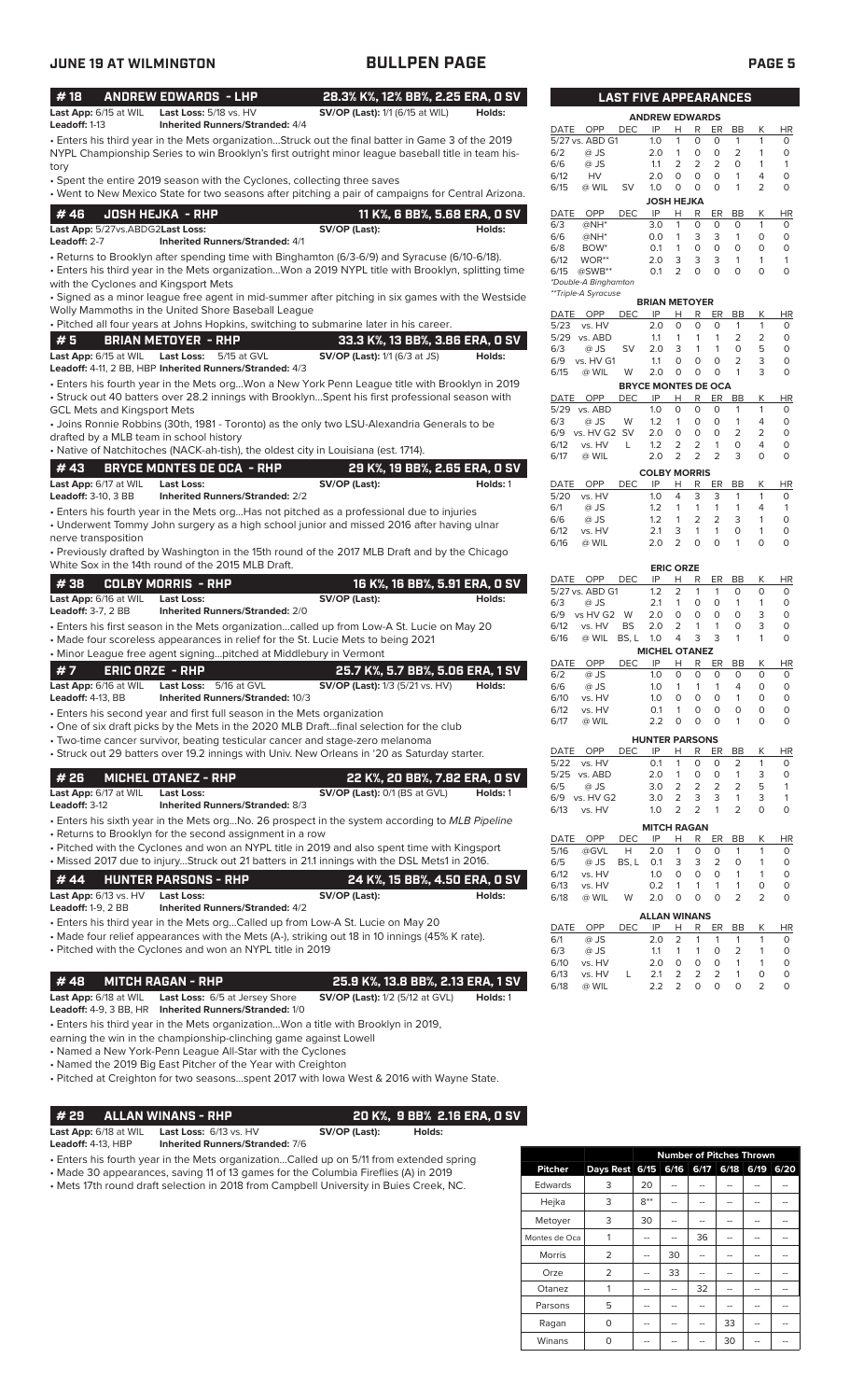### **JUNE 19 AT WILMINGTON HIGH/LOW & CHARTS PAGE 6**

| INDIVIDUAL BATTING HIGHS                                              |                          |  |  |  |  |  |  |  |
|-----------------------------------------------------------------------|--------------------------|--|--|--|--|--|--|--|
|                                                                       |                          |  |  |  |  |  |  |  |
|                                                                       |                          |  |  |  |  |  |  |  |
|                                                                       |                          |  |  |  |  |  |  |  |
|                                                                       |                          |  |  |  |  |  |  |  |
|                                                                       |                          |  |  |  |  |  |  |  |
|                                                                       |                          |  |  |  |  |  |  |  |
|                                                                       |                          |  |  |  |  |  |  |  |
| Home Runs, Consecutive Games Three games (Ronny Mauricio, 5/7-5/11)   |                          |  |  |  |  |  |  |  |
|                                                                       |                          |  |  |  |  |  |  |  |
|                                                                       |                          |  |  |  |  |  |  |  |
|                                                                       |                          |  |  |  |  |  |  |  |
|                                                                       |                          |  |  |  |  |  |  |  |
|                                                                       |                          |  |  |  |  |  |  |  |
|                                                                       |                          |  |  |  |  |  |  |  |
|                                                                       |                          |  |  |  |  |  |  |  |
| Most Extra-Base Hits, Game 3 (3x, Cody Bohanek, 6/15 at Wilmington)   |                          |  |  |  |  |  |  |  |
| Most Stolen Bases, Game 1 (13x, last: Joe Genord, 6/18 at Wilmington) |                          |  |  |  |  |  |  |  |
| <b>TEAM BATTING HIGHS</b>                                             |                          |  |  |  |  |  |  |  |
|                                                                       |                          |  |  |  |  |  |  |  |
|                                                                       |                          |  |  |  |  |  |  |  |
|                                                                       |                          |  |  |  |  |  |  |  |
|                                                                       |                          |  |  |  |  |  |  |  |
|                                                                       |                          |  |  |  |  |  |  |  |
|                                                                       |                          |  |  |  |  |  |  |  |
|                                                                       |                          |  |  |  |  |  |  |  |
|                                                                       |                          |  |  |  |  |  |  |  |
|                                                                       |                          |  |  |  |  |  |  |  |
|                                                                       |                          |  |  |  |  |  |  |  |
|                                                                       |                          |  |  |  |  |  |  |  |
|                                                                       |                          |  |  |  |  |  |  |  |
|                                                                       |                          |  |  |  |  |  |  |  |
|                                                                       |                          |  |  |  |  |  |  |  |
|                                                                       |                          |  |  |  |  |  |  |  |
| $M = 0$                                                               | $47/17/7 + 1 - 1 + 1 + $ |  |  |  |  |  |  |  |

### **FIELDING**

Most Errors, Team, Game...............................................................................6 (5/7 at Asheville) .<br>2 (6x, last: Brett Baty, 6/11 vs. Hudson Valley)<br>3 (5/19 vs. Hudson Valley) Most Double Plays Turned, Nine-Inning Game.......................... 3 (5/19 vs. Hudson Valley) Consecutive Errorless Games, Team.

### **STARTERS BY POSITION**

**C-** Uriarte (12), Alvarez (9), Senger (9), Mena (6)

**1B-** Genord (29), Ritter (4), Winaker (2), Bohanek (2)

**2B-** Ritter (24), Walters (10), Tiberi (1), Struble (1), McNeil (1)

**3B-** Baty (28), Tiberi (7), Bohanek (2)

**SS-** Mauricio (30), Walters (4), Bohanek (3)

**LF-** Duplantis (21), Tiberi (11), Bohanek (2), Winaker (1), Ashford (1), Struble (1)

**CF-** Hernandez (10), Duplantis (10), Mangum (8), Hernandez (8), Molina (6), Ota (2), Ashford (1)

**RF-** Ashford (13), Molina (10), Winaker (4), Hernandez (4), Struble (2), Bohanek (2), Ota (1) Struble (1)

**DH-** Alvarez (10), Baty (6), Mauricio (4), Tiberi (3), Genord (2), Hernandez (2), Senger (2), Mena (2), Bohanek (2), Ritter (2), Mangum (1), Walters (1)

**STARTERS BY BATTING ORDER**

**1st -** Duplantis (29), Tiberi (2), Mangum (2), Struble (1), Ashford (1), McNeil (1), Bohanek (1)

**2nd -** Bohanek (11), Ashford (5), Mangum (5), Mauricio (5), Winaker (4), Duplantis (2), Walters (2), Alvarez (2), Tiberi (2)

**3rd -** Mauricio (29), Baty (8)

**4th-** Baty (26), Ritter (6), Alvarez (4), Genord (1)

**5th-** Alvarez (15), Ritter (9), Senger (4), Genord (3), Ashford (3), Ota (2), Hernandez (1)

**6th-** Ritter (13), Genord (8), Senger (3), Hernandez (3), Ashford (2), Winaker (2), Ota (1), Tiberi (1), Mena (1), Uriarte (1), Bohanek (1)

**7th-** Genord (16), Tiberi (5), Senger (3), Uriarte (3), Ashford (3), Ritter (2), Walters (2), Winaker (1), Mena (1), Hernandez (1)

**8th-** Tiberi (11), Hernandez (8), Walters (5), Mena (4), Uriarte (3), Genord (3), Senger (1), Molina (1), Ashford (1)

**9th-** Molina (15), Walters (5), Uriarte (5), Struble (4), Hernandez (3), Mangum (2), Mena (2), Tiberi (1)

**Name** 

|             | <b>CATCHERS STEALING</b> |     |     | <b>MULTI-RUN INNINGS</b> |              |                  |  |  |  |
|-------------|--------------------------|-----|-----|--------------------------|--------------|------------------|--|--|--|
| <b>Name</b> | СS                       | АТТ | PCT | <b>Runs</b>              | <b>Times</b> | Last             |  |  |  |
| Alvarez     |                          | 16  | 6%  | 6                        |              | 7th, 5/20 vs. HV |  |  |  |
| Mena        | O                        | 3   | 0%  | 5                        | 2            | 9th, 6/18 at WIL |  |  |  |
| Senger      |                          | 10  | 20% | 3                        | 15           | 8th, 6/12 vs. HV |  |  |  |
| Uriarte     |                          | 17  | 41% |                          | 23           | 6/17 at WIL      |  |  |  |
| Team        |                          | 48  | 21% |                          |              |                  |  |  |  |

|                                        |    | Ŧ. |  |                                                             |  |  | 3 4 5 6 7 8 9 10 + TOTALS |
|----------------------------------------|----|----|--|-------------------------------------------------------------|--|--|---------------------------|
| OPPONENTS 18 25 31 34 16 25 11 32 10 3 |    |    |  |                                                             |  |  | 197                       |
| <b>BKLYN</b>                           | 22 |    |  | $12$   $11$   $18$   $15$   $22$   $16$   $22$   $12$   $4$ |  |  | 156                       |

| INDIVIDUAL PITCHING HIGHS                                                          |
|------------------------------------------------------------------------------------|
|                                                                                    |
|                                                                                    |
| Most Home Runs Allowed, Game4 (2x, Jose Butto, 6/6 at Jersey Shore)                |
| Most Strikeouts, Game, Starter8 (4x, last: Alec Kisena, 6/12 vs. Hudson Valley)    |
| Most Strikeouts, Game, Reliever……………………5 (2x, Hunter Parsons, 6/5 at Jersey Shore) |
|                                                                                    |
|                                                                                    |
|                                                                                    |
|                                                                                    |
| Most Innings Pitched, Reliever  3.0 (3x, Hunter Parsons, 6/5 at Jersey Shore)      |
|                                                                                    |
|                                                                                    |
|                                                                                    |

| TEAM PITCHING HIGHS                                                       |  |
|---------------------------------------------------------------------------|--|
|                                                                           |  |
|                                                                           |  |
|                                                                           |  |
|                                                                           |  |
|                                                                           |  |
|                                                                           |  |
|                                                                           |  |
|                                                                           |  |
|                                                                           |  |
|                                                                           |  |
|                                                                           |  |
|                                                                           |  |
| Most Walks Allowed, Extra Innings 2 (5/23 vs. Hudson Valley - 12 innings) |  |
|                                                                           |  |
|                                                                           |  |
| Most Pitchers Used, Extra Innings 5 (5/23 vs. Hudson Valley - 12 innings) |  |
|                                                                           |  |

|                            |                      |                             | <b>TEAM MISCELLANEOUS</b>                                                        |  |
|----------------------------|----------------------|-----------------------------|----------------------------------------------------------------------------------|--|
|                            |                      |                             |                                                                                  |  |
|                            |                      |                             | Longest Game, Time, Extra-Inning Game 3:24 (5/23 vs. Hudson Valley - 12 innings) |  |
|                            |                      |                             | Shortest Game, Time, Nine-Inning Game  2:20 (5/18 vs. Hudson Valley)             |  |
|                            |                      |                             |                                                                                  |  |
|                            |                      |                             |                                                                                  |  |
|                            |                      |                             |                                                                                  |  |
|                            |                      |                             |                                                                                  |  |
|                            |                      |                             |                                                                                  |  |
|                            |                      |                             |                                                                                  |  |
|                            |                      |                             |                                                                                  |  |
|                            |                      |                             |                                                                                  |  |
|                            |                      |                             |                                                                                  |  |
|                            | OUTFIELD ASSISTS (7) |                             | <b>RECORD BREAKDOWN</b>                                                          |  |
| <b>NAME</b>                | <b>TOTAL</b>         | (LAST)                      |                                                                                  |  |
|                            | 4                    | 5/13 at GVL                 |                                                                                  |  |
| Duplantis<br>Ashford       | 1                    | 5/25 vs. ABD<br>5/21 vs. HV |                                                                                  |  |
| Molina                     | 1<br>1               | 5/6 at ASH                  |                                                                                  |  |
| Winaker                    |                      |                             |                                                                                  |  |
|                            |                      |                             |                                                                                  |  |
|                            |                      |                             |                                                                                  |  |
|                            |                      |                             |                                                                                  |  |
|                            |                      |                             |                                                                                  |  |
|                            |                      |                             |                                                                                  |  |
|                            |                      |                             |                                                                                  |  |
|                            | UNIFORM RECORDS      |                             |                                                                                  |  |
| <b>Home White</b>          |                      | $0 - 3$                     |                                                                                  |  |
|                            |                      |                             |                                                                                  |  |
| $7-13$<br><b>Road Gray</b> |                      |                             |                                                                                  |  |
|                            |                      |                             |                                                                                  |  |
| <b>Championship Gold</b>   |                      | $4 - 7$                     |                                                                                  |  |
|                            |                      |                             | Score 4 or More Runs 10-9                                                        |  |
| <b>Coney Island</b>        |                      | $O-1$                       |                                                                                  |  |
|                            |                      |                             |                                                                                  |  |
|                            |                      |                             |                                                                                  |  |
|                            |                      |                             |                                                                                  |  |
|                            |                      |                             | Opponent Hits More HRs1-13                                                       |  |
|                            |                      |                             |                                                                                  |  |
|                            |                      |                             |                                                                                  |  |
|                            |                      |                             |                                                                                  |  |
|                            |                      |                             |                                                                                  |  |
|                            |                      |                             |                                                                                  |  |
|                            |                      |                             |                                                                                  |  |
|                            |                      |                             |                                                                                  |  |
|                            |                      |                             |                                                                                  |  |
|                            |                      |                             | Opponent Scores First6-15                                                        |  |
|                            |                      |                             |                                                                                  |  |
|                            |                      |                             |                                                                                  |  |
|                            |                      |                             |                                                                                  |  |
|                            |                      |                             |                                                                                  |  |
|                            |                      |                             |                                                                                  |  |
|                            |                      |                             |                                                                                  |  |
|                            |                      |                             |                                                                                  |  |
|                            |                      |                             |                                                                                  |  |
|                            |                      |                             |                                                                                  |  |
|                            |                      |                             |                                                                                  |  |
|                            |                      |                             |                                                                                  |  |
|                            | <b>EJECTIONS</b>     |                             |                                                                                  |  |
| Name                       | <b>Umpire</b>        | Date                        |                                                                                  |  |

| <b>MISC. WINS</b>                      |
|----------------------------------------|
|                                        |
| Come from Behind Wins  7 (6/18 at WIL) |
| Wins in Last At-Bat 2 (6/18 at WIL)    |
| Walk-off Wins  1(5/23 vs. HV)          |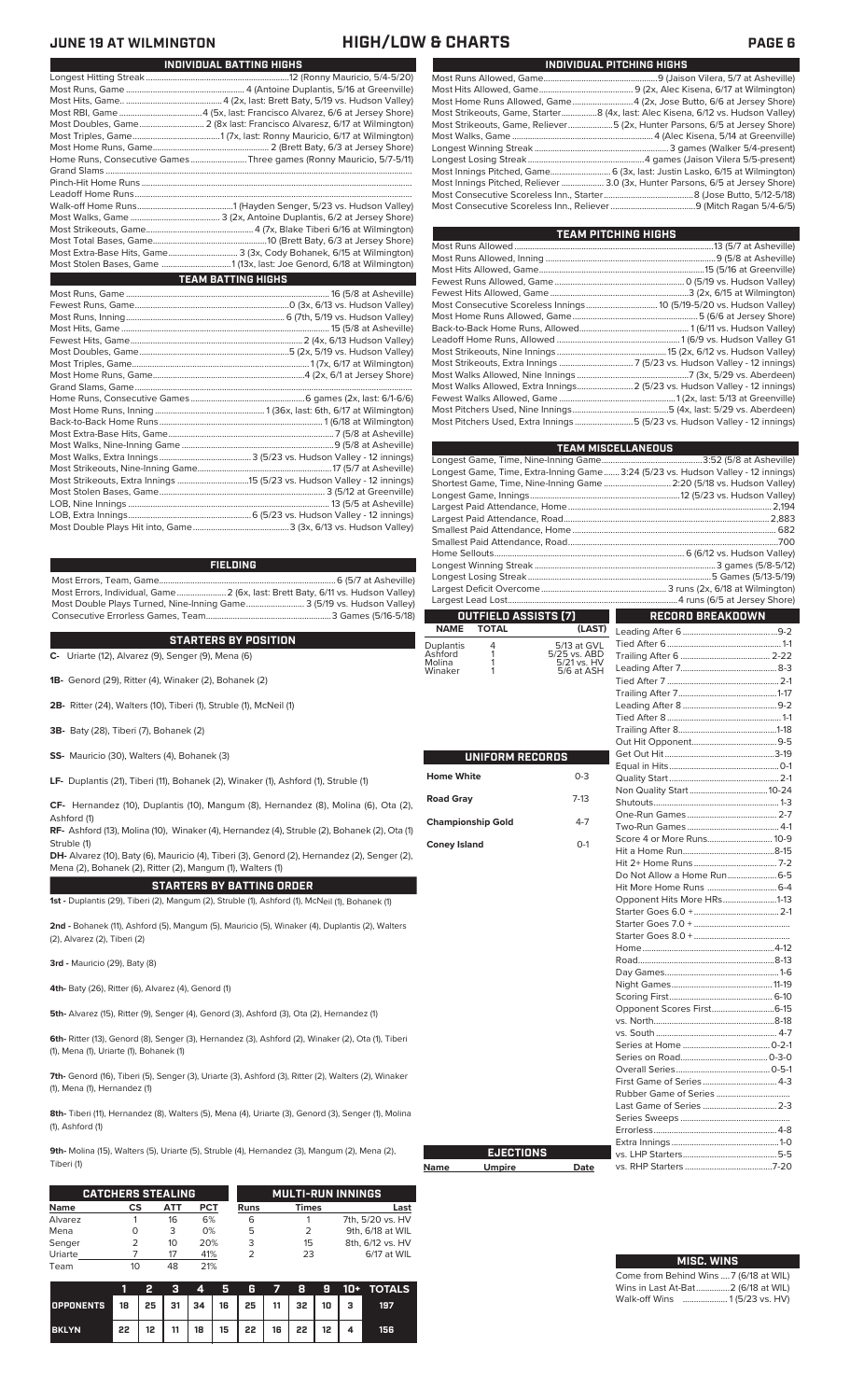## **JUNE 19 AT WILMINGTON GAME BY GAME RESULTS**

|             | <b>GAME-BY-GAME RESULTS</b> |                                 |                |           |               |                   |         |                                                                         |                               |                             |             |                   |
|-------------|-----------------------------|---------------------------------|----------------|-----------|---------------|-------------------|---------|-------------------------------------------------------------------------|-------------------------------|-----------------------------|-------------|-------------------|
| <b>DATE</b> | GM#                         | <b>OPPONENT</b>                 | W-L/TIME SCORE |           | <b>RECORD</b> | <b>POSITION</b>   | GA/GB   | <b>WINNING PITCHER</b>                                                  | <b>LOSING PITCHER</b>         | <b>SAVE</b>                 | <b>TIME</b> | <b>ATTENDANCE</b> |
| 5/4         | $\mathbf{1}$                | at Asheville                    | W              | $8 - 2$   | $1 - 0$       | T <sub>1st</sub>  | $+1$    | Josh Walker (1-0)                                                       | Blair Henley (0-1)            |                             | 3:16        | 1,200             |
| 5/5         | 2                           | at Asheville                    | L              | $6-1$     | $1 - 1$       | T <sub>2</sub> nd | $-1$    | Chandler Casey (1-0)                                                    | Jose Butto (1-0)              |                             | 3:26        | 1,200             |
| 5/6         | 3                           | at Asheville                    | L              | $11 - 4$  | $1 - 2$       | T3rd              | $-2$    | Matt Ruppenthal (1-0)                                                   | Oscar Rojas (0-1)             |                             | 3:10        | 1,200             |
| 5/7         | 4                           | at Asheville                    | L              | $13 - 7$  | $1 - 3$       | T3rd              | -3      | R.J. Freure (1-0)                                                       | Jaison Vilera (0-1)           |                             | 3:44        | 1,200             |
| 5/8         | 5                           | at Asheville                    | W              | $16-12$   | $2 - 3$       | T3rd              | -3      | Alec Kisena (1-0)                                                       | Juan Pablo Lopez (1-0)        |                             | 3:52        | 1,200             |
| 5/9         |                             | at Asheville                    |                |           |               |                   |         | Cancelled due to non-COVID-related illness                              |                               |                             |             |                   |
| 5/10        |                             | OFF DAY                         |                |           |               |                   |         |                                                                         |                               |                             |             |                   |
| 5/11        | 6                           | at Greenville                   | W              | $6-1$     | $3-3$         | 2 <sub>nd</sub>   | $-2.5$  | Josh Walker (2-0)                                                       | Jay Groome (0-2)              |                             | 3:00        | 1,995             |
| 5/12        | 7                           | at Greenville                   | W              | $3-2$     | $4 - 3$       | 2 <sub>nd</sub>   | $-1.5$  | Brian Metoyer (1-0)                                                     | Yusniel Padron-Artilles (0-2) | Mitch Ragan (1)             | 3:14        | 1,819             |
| 5/13        | 8                           | at Greenville                   | L              | $8 - 2$   | $4 - 4$       | 2 <sub>nd</sub>   | $-2.5$  | Chris Murphy (1-1)                                                      | Oscar Rojas (0-2)             |                             | 3:21        | 2,485             |
| 5/14        | 9                           | at Greenville                   | L              | $5-1$     | $4 - 5$       | 4th               | $-2.5$  | Brayan Bello (2-0)                                                      | Alec Kisena (1-1)             |                             | 2:54        | 2,732             |
| 5/15        | 10                          | at Greenville                   | L              | $8 - 4$   | $4-6$         | 4th               | $-3.5$  | Yorvin Pantoja (1-0)                                                    | Brian Metoyer (1-1)           |                             | 2:52        | 2,883             |
| 5/16        | 11                          | at Greenville                   | L              | $10-9$    | $4 - 7$       | 4th               | $-3.5$  | Jake Wallace (1-0)                                                      | Eric Orze (0-1)               |                             | 3:09        | 2,818             |
| 5/17        |                             | OFF DAY                         |                |           |               |                   |         |                                                                         |                               |                             |             |                   |
| 5/18        | 12                          | <b>Hudson Valley</b>            | L              | $4-3$     | $4-8$         | 5th               | $-4.5$  | Zach Greene (1-1)                                                       | Andrew Edwards (0-1)          |                             | 2:29        | 1,315             |
| 5/19        | 13                          | <b>Hudson Valley</b>            | W              | 14-0      | $5-8$         | 5th               | $-3.5$  | Allan Winans (1-0)                                                      | Jhony Brito (0-1)             |                             | 3:01        | 810               |
| 5/20        | 14                          | <b>Hudson Valley</b>            | L              | $6-1$     | $5-9$         | 5th               | $-3.5$  | Luis Medina (2-0)                                                       | Jaison Vilera (0-2)           |                             | 2:42        | 682               |
| 5/21        | 15                          | <b>Hudson Valley</b>            | W              | $4-1$     | $6-9$         | 5th               | $-3.5$  | Josh Walker (3-0)                                                       | Josh Maciejewski (2-1)        | Eric Orze (1)               | 2:33        | 998               |
| 5/22        | 16                          | <b>Hudson Valley</b>            | L              | $5-3$     | $6-10$        | 5th               | $-4.5$  | Ken Waldichuk (1-0)                                                     | Cam Opp (0-1)                 |                             | 3:14        | 1,624             |
| 5/23        | 17                          |                                 | W              |           | $7-10$        |                   | $-3.5$  |                                                                         |                               |                             |             |                   |
| 5/24        |                             | <b>Hudson Valley</b><br>OFF DAY |                | $6-5(12)$ |               | 5th               |         | Josh Hejka (1-0)                                                        | Zach Greene (1-2)             |                             | 3:24        | 1,261             |
| 5/25        | 18                          |                                 | г              |           | $7 - 11$      | 5th               | $-4.5$  |                                                                         |                               |                             |             | 861               |
|             |                             | Aberdeen                        |                | $8-1$     |               |                   |         | Drew Rom (2-0)                                                          | Oscar Rojas (0-3)             |                             | 2:52        |                   |
| 5/26        | 19                          | Aberdeen                        |                |           |               |                   |         | 5/26 game postponed due to rain, makeup scheduled for doubleheader 5/27 |                               |                             |             |                   |
| 5/27        | 19                          | Aberdeen                        | г              | $6-2(7)$  | $7 - 12$      | 5th               | $-5.5$  | Grayson Rodriguez (3-0)                                                 | Jaison Vilera (0-3)           |                             | 2:14        |                   |
|             | 20                          | Aberdeen                        | г              | $10-1(7)$ | $7 - 13$      | 5th               | $-6.5$  | Morgan McSweeney (2-0)                                                  | Cam Opp (0-2)                 |                             | 2:37        | 926               |
| 5/28        | 21                          | Aberdeen                        |                |           |               |                   |         | 5/28 game postponed due to rain, makeup scheduled for doubleheader 8/25 |                               |                             |             |                   |
| 5/29        | 21                          | Aberdeen                        | г              | $4 - 1$   | $7-14$        | 5th               | $-7.5$  | <b>Garrett Stallings (3-1)</b>                                          | Alec Kisena (1-2)             | <b>Connor Gillispie (1)</b> | 2:52        | 1,509             |
| 5/30        | 22                          | Aberdeen                        |                |           |               |                   |         | 5/30 game posted to a later date to be determined                       |                               |                             |             |                   |
| 5/31        |                             | OFF DAY                         |                |           |               |                   |         |                                                                         |                               |                             |             |                   |
|             |                             |                                 |                |           |               |                   |         | MAY [7-14]                                                              |                               |                             |             |                   |
| 6/1         | 22                          | at Jersey Shore                 | W              | $11-5$    | $8-14$        | T4th              | $-7.5$  | Jose Butto (1-1)                                                        | Josh Hendrickson (0-1)        |                             | 3:03        | 2,077             |
| 6/2         | 23                          | at Jersey Shore                 | L              | $4-1$     | $8 - 15$      | 5th               | $-8.5$  | Carlo Reyes (1-0)                                                       | Justin Lasko (0-1)            | Blake Brown (1)             | 2:44        | 1,591             |
| 6/3         | 24                          | at Jersey Shore                 | W              | $6 - 4$   | $9 - 15$      | 4th               | $-8.5$  | Bryce Montes de Oca (1-0)                                               | Jack Perkins (0-1)            | Brian Metoyer (1)           | 3:15        | 1,473             |
| 6/4         | 25                          | at Jersey Shore                 | L              | $5-4(7)$  | $9 - 16$      | 5th               | $-9.0$  | Aneurys Zabala (2-2)                                                    | Allan Winans (1-1)            |                             | 2:12        | 2,399             |
| 6/5         | 26                          | at Jersey Shore                 | L              | $5 - 4$   | $9-17$        | 5th               | $-9.0$  | Mike Adams (1-1)                                                        | Mitch Ragan (0-1)             |                             | 2:36        | 2,122             |
| 6/6         | 27                          | at Jersey Shore                 | L              | $11-6$    | $9-18$        | 5th               | -95     | Nick Lackney (1-0)                                                      | Jose Butto (1-2)              |                             | 3:31        | 2,041             |
| 6/7         |                             | OFF DAY                         |                |           |               |                   |         |                                                                         |                               |                             |             |                   |
| 6/9         | 28                          | <b>Hudson Valley</b>            | L              | $3-2(7)$  | $9-19$        | 5th               | $-10.5$ | Tanner Myatt (1-0)                                                      | Justin Lasko (0-2)            | Justin Wilson (1)           | 2:22        |                   |
|             | 29                          | <b>Hudson Valley</b>            | W              | $5-3(7)$  | 10-19         | 5th               | $-9.5$  | Eric Orze (1-1)                                                         | Luis Medina (2-1)             | Bryce Montes de Oca (1)     | 2:02        | 1,211             |
| 6/10        | 30                          | <b>Hudson Valley</b>            | L              | $1 - 0$   | 10-20         | 5th               | $-9.5$  | <b>Barrett Loseke (2-1)</b>                                             | Cam Opp (0-3)                 | Zach Greene (1)             | 2:37        | 1,396             |
| 6/11        | 31                          | <b>Hudson Valley</b>            | L              | $8-0$     | $10 - 21$     | 5th               | $-9.5$  | Ken Waldichuk (2-0)                                                     | Jaison Vilera (0-4)           |                             | 3:06        | 1,597             |
| 6/12        | 32                          | <b>Hudson Valley</b>            | L              | $5-4$     | 10-22         | 5th               | $-9.5$  | <b>Nelson Alvarez (2-0)</b>                                             | Bryce Montes de Oca (1-1)     | Justin Wilson (2)           | 3:22        | 2,194             |
| 6/13        | 33                          | <b>Hudson Valley</b>            | L              | $5-0$     | $10 - 23$     | 5th               | $-9.5$  | Hayden Wesneski (1-1)                                                   | Allan Winans (1-2)            |                             | 2:50        | 1,749             |
| 6/14        |                             | OFF DAY                         |                |           |               |                   |         |                                                                         |                               |                             |             |                   |
| 6/15        | 34                          | at Wilmington                   | W              | $3-1$     | $11 - 23$     | 5th               | $-8.5$  | Brian Metoyer (2-1)                                                     | Zach Brzykcy (2-1)            | Andrew Edwards (1)          | 2:21        | 1,188             |
| 6/16        | 35                          | at Wilmington                   | L              | $5 - 2$   | $11 - 24$     | 5th               | $-9.5$  | Amos Willingham (1-0)                                                   | Eric Orze (1-2)               | Reid Schaller (3)           | 2:51        | 700               |
| 6/17        | 36                          | at Wilmington                   | L              | $8 - 4$   | $11 - 25$     | 5th               | $-10.5$ | Joan Adon (3-1)                                                         | Alec Kisena (1-3)             |                             | 2:54        | 1,009             |
| 6/18        | 37                          | at Wilmington                   | W              | $7 - 5$   | $12 - 25$     | 5th               | $-10$   | Mitch Ragan (1-1)                                                       | Reid Schaller (1-1)           |                             | 2:52        | 2,565             |
| 6/19        | 38                          | at Wilmington                   | 6:05 p.m.      |           |               |                   |         |                                                                         |                               |                             |             |                   |
| 6/20        | 39                          | at Wilmington                   | 1:05 p.m.      |           |               |                   |         |                                                                         |                               |                             |             |                   |
| 6/21        |                             | OFF DAY                         |                |           |               |                   |         |                                                                         |                               |                             |             |                   |
| 6/22        | 40                          | <b>Jersey Shore</b>             | 6:30 p.m.      |           |               |                   |         |                                                                         |                               |                             |             |                   |
| 6/23        | 41                          | <b>Jersey Shore</b>             | 6:30 p.m.      |           |               |                   |         |                                                                         |                               |                             |             |                   |
| 6/24        | 42                          | <b>Jersey Shore</b>             | 6:30 p.m.      |           |               |                   |         |                                                                         |                               |                             |             |                   |
| 6/25        | 43                          | <b>Jersey Shore</b>             | 7:00 p.m.      |           |               |                   |         |                                                                         |                               |                             |             |                   |
| 6/26        | 44                          | <b>Jersey Shore</b>             | 6:00 p.m.      |           |               |                   |         |                                                                         |                               |                             |             |                   |
| 6/27        | 45                          | <b>Jersey Shore</b>             | 4:00 p.m.      |           |               |                   |         |                                                                         |                               |                             |             |                   |
| 6/28        |                             | OFF DAY                         |                |           |               |                   |         |                                                                         |                               |                             |             |                   |
| 6/29        | 46                          | at Aberdeen                     | 7:05 p.m.      |           |               |                   |         |                                                                         |                               |                             |             |                   |
| 6/30        | 47                          | at Aberdeen                     | 7:05 p.m.      |           |               |                   |         |                                                                         |                               |                             |             |                   |
|             |                             |                                 |                |           |               |                   |         | <b>JUNE [5-11]</b>                                                      |                               |                             |             |                   |
| 7/1         | 48                          | at Aberdeen                     | 7:05 p.m.      |           |               |                   |         |                                                                         |                               |                             |             |                   |
| 7/2         | 49                          | at Aberdeen                     | 7:05 p.m.      |           |               |                   |         |                                                                         |                               |                             |             |                   |
| 7/3         | 50                          | at Aberdeen                     | 6:05 pm.       |           |               |                   |         |                                                                         |                               |                             |             |                   |
| 7/4         | 51                          | at Aberdeen                     | 2:05 p.m.      |           |               |                   |         |                                                                         |                               |                             |             |                   |
| 7/5         |                             | OFF DAY                         |                |           |               |                   |         |                                                                         |                               |                             |             |                   |
| 7/6         | 52                          | at Hudson Valley                | 7:05 p.m.      |           |               |                   |         |                                                                         |                               |                             |             |                   |
| 7/7         | 53                          | at Hudson Valley                | 7:05 p.m.      |           |               |                   |         |                                                                         |                               |                             |             |                   |
| 7/8         | 54                          | at Hudson Valley                | 7:05 p.m.      |           |               |                   |         |                                                                         |                               |                             |             |                   |
| 7/9         | 55                          | at Hudson Valley                | 7:05 p.m.      |           |               |                   |         |                                                                         |                               |                             |             |                   |
| 7/10        | 56                          | at Hudson Valley                | 6:05 p.m.      |           |               |                   |         |                                                                         |                               |                             |             |                   |
| 7/11        | 57                          | at Hudson Valley                | 4:35 p.m.      |           |               |                   |         |                                                                         |                               |                             |             |                   |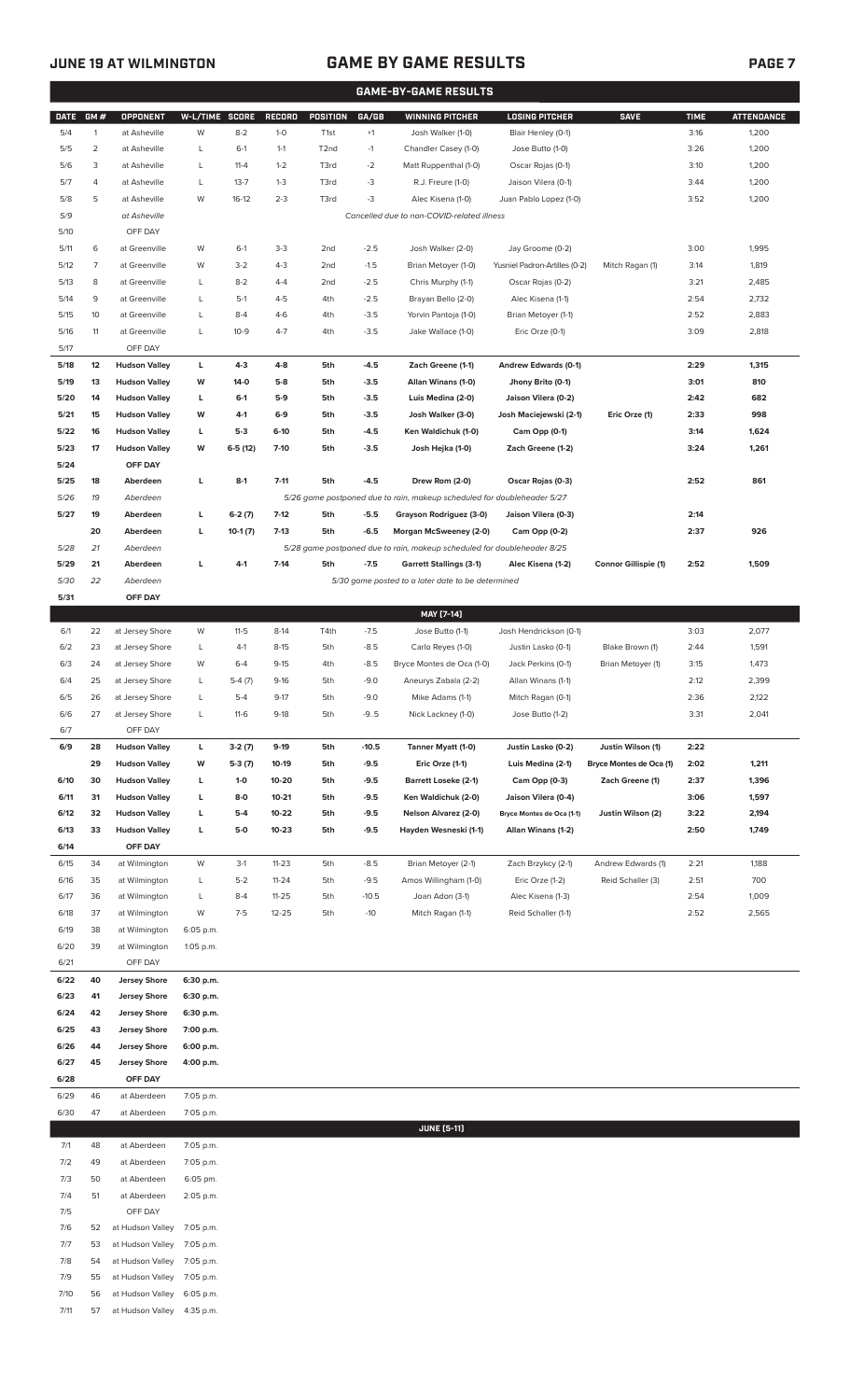## **JUNE 19 AT WILMINGTON GAME-BY-GAME PAGE 8**

| DATE         | GM#        | OPPONENT                                   | W-L/TIME SCORE         | RECORD<br>POSITION<br>GA/GB | <b>WINNING PITCHER</b> | <b>LOSING PITCHER</b> | <b>SAVE</b> | <b>TIME</b> | <b>ATTENDANCE</b> |
|--------------|------------|--------------------------------------------|------------------------|-----------------------------|------------------------|-----------------------|-------------|-------------|-------------------|
| 7/12         |            | OFF DAY                                    |                        |                             |                        |                       |             |             |                   |
| 7/13         | 59         | <b>Jersey Shore</b>                        | 6:30 p.m.              |                             |                        |                       |             |             |                   |
| 7/14         | 60         | <b>Jersey Shore</b>                        | 6:30 p.m.              |                             |                        |                       |             |             |                   |
| 7/15         | 61         | <b>Jersey Shore</b>                        | 6:30 p.m.              |                             |                        |                       |             |             |                   |
| 7/16         | 62         | <b>Jersey Shore</b>                        | 7:00 p.m.              |                             |                        |                       |             |             |                   |
| 7/17         | 63         | <b>Jersey Shore</b>                        | 6:00 p.m.              |                             |                        |                       |             |             |                   |
| 7/18         | 64         | <b>Jersey Shore</b>                        | 4:00 p.m.              |                             |                        |                       |             |             |                   |
| 7/19         |            | OFF DAY                                    |                        |                             |                        |                       |             |             |                   |
|              |            |                                            |                        |                             |                        |                       |             |             |                   |
| 7/20         | 65         | Wilmington                                 | 6:30 p.m.              |                             |                        |                       |             |             |                   |
| 7/21         | 66         | Wilmington                                 | 6:30 p.m.              |                             |                        |                       |             |             |                   |
| 7/22         | 67         | Wilmington                                 | 6:30 p.m.              |                             |                        |                       |             |             |                   |
| 7/23         | 68         | Wilmington                                 | 7:00 p.m.              |                             |                        |                       |             |             |                   |
| 7/24         | 69         | Wilmington                                 | 6:00 p.m.              |                             |                        |                       |             |             |                   |
| 7/25         | 70         | Wilmington                                 | 4:00 p.m.              |                             |                        |                       |             |             |                   |
| 7/26         |            | OFF DAY                                    |                        |                             |                        |                       |             |             |                   |
| 7/27         | $71$       | at Jersey Shore                            | 7:05 p.m.              |                             |                        |                       |             |             |                   |
| 7/28         | 72         | at Jersey Shore                            | 7:05 p.m.              |                             |                        |                       |             |             |                   |
| 7/29         | 73         | at Jersey Shore                            | 7:05 p.m.              |                             |                        |                       |             |             |                   |
| 7/30         | 74         | at Jersey Shore                            | 7:05 p.m.              |                             |                        |                       |             |             |                   |
| 7/31         | 75         | at Jersey Shore                            | 7:05 p.m.              |                             |                        |                       |             |             |                   |
|              |            |                                            |                        |                             | JULY (0-0)             |                       |             |             |                   |
| 8/1          | 76         | at Jersey Shore                            | 1:05 p.m.              |                             |                        |                       |             |             |                   |
| 8/2          |            | OFF DAY                                    |                        |                             |                        |                       |             |             |                   |
| 8/3          | 77         | <b>Hudson Valley</b>                       | 6:30 p.m.              |                             |                        |                       |             |             |                   |
| 8/4          | 78         | <b>Hudson Valley</b>                       | 6:30 p.m.              |                             |                        |                       |             |             |                   |
| 8/5          | 79         | <b>Hudson Valley</b>                       | 6:30 p.m.              |                             |                        |                       |             |             |                   |
| 8/6          | 80         | <b>Hudson Valley</b>                       | 7:00 p.m.              |                             |                        |                       |             |             |                   |
| 8/7          | 81         | <b>Hudson Valley</b>                       | 6:00 p.m.              |                             |                        |                       |             |             |                   |
| 8/8          |            |                                            |                        |                             |                        |                       |             |             |                   |
| 8/9          | 82         | <b>Hudson Valley</b><br>OFF DAY            | 4:00 p.m.              |                             |                        |                       |             |             |                   |
|              |            |                                            |                        |                             |                        |                       |             |             |                   |
| 8/10         | 83         | at Wilmington                              | 7:05 p.m.              |                             |                        |                       |             |             |                   |
| 8/11         | 84         | at Wilmington                              | 7:05 p.m.              |                             |                        |                       |             |             |                   |
| 8/12         | 85         | at Wilmington                              | 7:05 p.m.              |                             |                        |                       |             |             |                   |
| 8/13         | 86         | at Wilmington                              | 7:05 p.m.              |                             |                        |                       |             |             |                   |
| 8/14         | 87         | at Wilmington                              | 6:05 p.m.              |                             |                        |                       |             |             |                   |
| 8/15         | 88         | at Wilmington                              | 1:05 p.m.              |                             |                        |                       |             |             |                   |
| 8/16         |            | OFF DAY                                    |                        |                             |                        |                       |             |             |                   |
| 8/17         | 89         | at Hudson Valley 7:05 p.m.                 |                        |                             |                        |                       |             |             |                   |
| 8/18         | 90         | at Hudson Valley                           | 7:05 p.m.              |                             |                        |                       |             |             |                   |
| 8/19         | 91         | at Hudson Valley                           | 7:05 p.m.              |                             |                        |                       |             |             |                   |
| 8/20         | 92         | at Hudson Valley                           | 7:05 p.m.              |                             |                        |                       |             |             |                   |
| 8/21         | 93         | at Hudson Valley                           | 6:05 p.m.              |                             |                        |                       |             |             |                   |
| 8/22         | 94         | at Hudson Valley                           | 4:35 p.m.              |                             |                        |                       |             |             |                   |
| 8/23         |            | OFF DAY                                    |                        |                             |                        |                       |             |             |                   |
| 8/24         | 95         | Aberdeen                                   | 6:30 p.m.              |                             |                        |                       |             |             |                   |
| 8/25         | 96         | Aberdeen                                   | 5:00 p.m.              |                             |                        |                       |             |             |                   |
|              | 97         | Aberdeen                                   | DH                     |                             |                        |                       |             |             |                   |
| 8/26         | 98         | Aberdeen                                   | 6:30 p.m.              |                             |                        |                       |             |             |                   |
| 8/27         | 99         | Aberdeen                                   | 7:00 p.m.              |                             |                        |                       |             |             |                   |
| 8/28         | 100        | Aberdeen                                   | 6:00 p.m.              |                             |                        |                       |             |             |                   |
| 8/29         | 101        | Aberdeen                                   | 4:00 p.m.              |                             |                        |                       |             |             |                   |
| 8/30         |            | OFF DAY                                    |                        |                             |                        |                       |             |             |                   |
| 8/31         | 102        | Wilmington                                 | 6:30 p.m.              |                             |                        |                       |             |             |                   |
|              |            |                                            |                        |                             | AUGUST (0-0)           |                       |             |             |                   |
| 9/1          | 103        | Wilmington                                 | 6:30 p.m.              |                             |                        |                       |             |             |                   |
| 9/2          | 104        | Wilmington                                 | 6:30 p.m.              |                             |                        |                       |             |             |                   |
| 9/3          | 105        | Wilmington                                 | 7:00 p.m.              |                             |                        |                       |             |             |                   |
| 9/4          | 106        | Wilmington                                 | 6:00 p.m.              |                             |                        |                       |             |             |                   |
| 9/5          | 107        | Wilmington                                 | 4:00 p.m.              |                             |                        |                       |             |             |                   |
| 9/6          |            | OFF DAY                                    |                        |                             |                        |                       |             |             |                   |
| 9/7          | 108        | at Hudson Valley                           | 7:05 p.m.              |                             |                        |                       |             |             |                   |
| 9/8          | 109        | at Hudson Valley                           | 7:05 p.m.              |                             |                        |                       |             |             |                   |
| 9/9          | 110        | at Hudson Valley                           | 7:05 p.m.              |                             |                        |                       |             |             |                   |
| 9/10         | 111        | at Hudson Valley                           | 7:05 p.m.              |                             |                        |                       |             |             |                   |
| 9/11         | 112        | at Hudson Valley                           | 6:05 p.m.              |                             |                        |                       |             |             |                   |
| 9/12         | 113        | at Hudson Valley                           | 4:35 p.m.              |                             |                        |                       |             |             |                   |
| 9/13         |            | OFF DAY                                    |                        |                             |                        |                       |             |             |                   |
| 9/14         | 114        | <b>Jersey Shore</b>                        | 6:30 p.m.              |                             |                        |                       |             |             |                   |
| 9/15         | 115        |                                            | 6:30 p.m.              |                             |                        |                       |             |             |                   |
|              |            | <b>Jersey Shore</b>                        | 6:30 p.m.              |                             |                        |                       |             |             |                   |
| 9/16         | 116        | <b>Jersey Shore</b>                        |                        |                             |                        |                       |             |             |                   |
| 9/17<br>9/18 | 117        | <b>Jersey Shore</b>                        | 7:00 p.m.<br>4:00 p.m. |                             |                        |                       |             |             |                   |
| 9/19         | 118<br>119 | <b>Jersey Shore</b><br><b>Jersey Shore</b> | 1:00 p.m.              |                             |                        |                       |             |             |                   |
|              |            |                                            |                        |                             |                        |                       |             |             |                   |

**SEPTEMBER (0-0)**